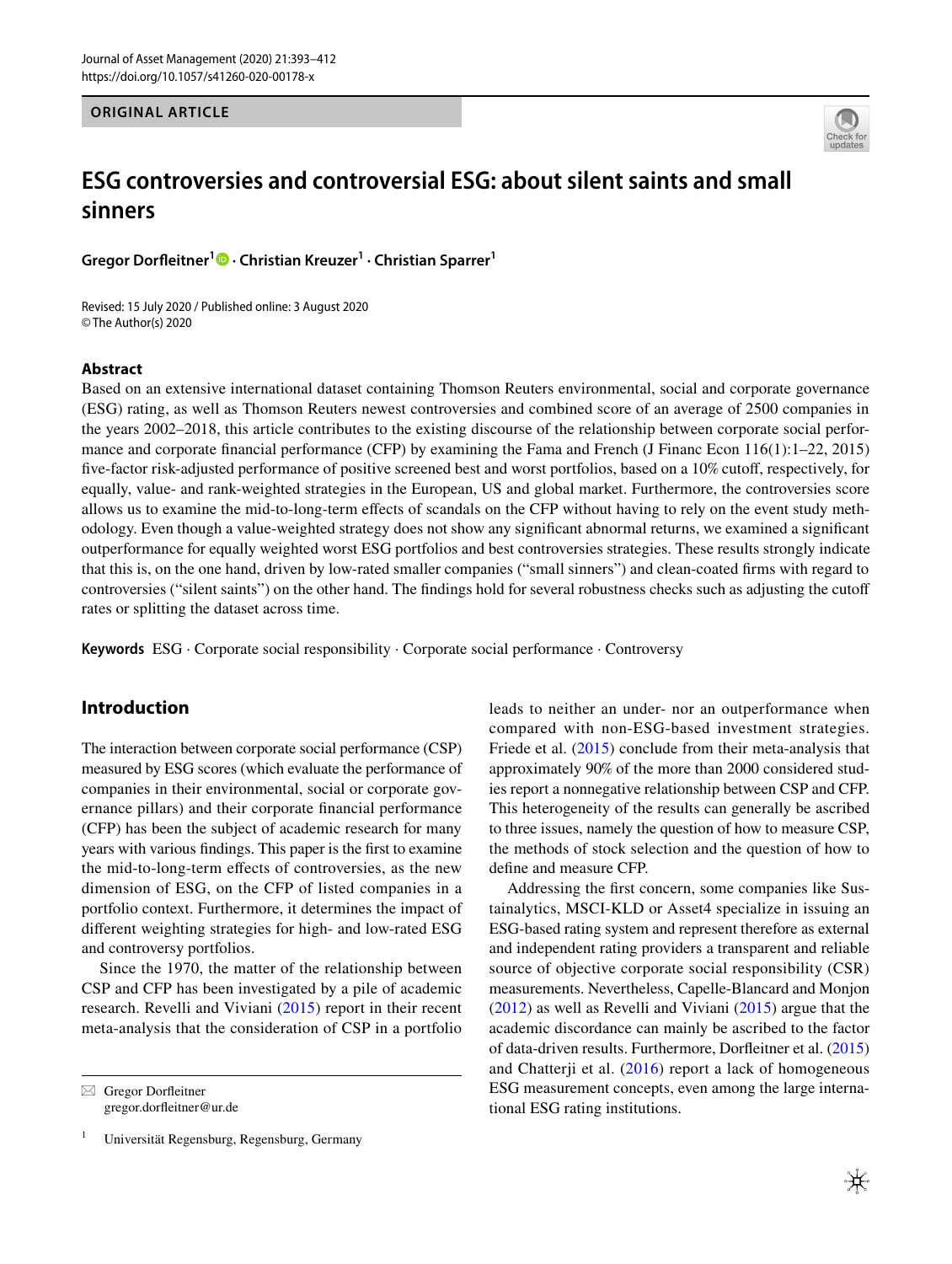To address the CSP measurement issue, our analysis includes three distinct ratings that represent industry-based percentile-ranked scores, which enable a simple implementation of a best-in-class approach and therefore do not discriminate any industry groups. The frst one, the *Thomson Reuters ESG score* (in the following referred to as TR score), evaluates the CSR in various pillars, the *Thomson Reuters Controversies score* (in the following referred to as controversies score) measures the amount of ESG-based controversies a company encounters during a fscal year, and fnally, the *Thomson Reuters combined score* (in the following referred to as combined score) aggregates ESG-related controversies and the TR score of a company.

Despite the fact that the controversies score fnds its application within other fnancial research [see, for example, Park [\(2018\)](#page-18-4) and Vasilescu and Wisniewski ([2019\)](#page-19-1)], we still contribute to the literature as we are the frst ones to consider the extreme event of an ESG-based scandal within the context of portfolio selection.

The heterogeneity of academic results is strengthened even further by the use of various stock selection criteria. The most common and easy way in which an investor can implement a socially responsible investment (SRI) strategy is represented by socially responsible (SR) mutual funds. These funds claim to construct a portfolio based on SR selection criteria, such as selecting stocks with a high ESG rating (positive screening) or excluding the so-called sin stocks (tobacco, alcohol, arms or gambling industry) from their investment decisions (negative screening). The majority of the literature devoted to these type of investment strategies reports on no fnancial performance diferences between SR and conventional mutual funds (see, i.e., Statman [2000](#page-19-2); Bauer et al. [2005;](#page-18-5) Bello [2005](#page-18-6); Kreander et al. [2005;](#page-18-7) Cortez et al. [2009;](#page-18-8) Utz and Wimmer [2014](#page-19-3)). However, socially or ethically motivated value-driven investors in particular have to pay close attention to the shifting level of social respon-sibility of these SR funds. Wimmer ([2013\)](#page-19-4) finds that these funds are optimized towards their fnancial rather than their social performance and therefore the overall level of social performance of an SR fund is only persistent in the short run. Utz and Wimmer ([2014](#page-19-3)) argue that, viewed from an individual stock level, neither SR mutual funds nor conventional funds difer greatly in terms of portfolio composition. This leads to the conclusion that SR mutual funds do not sustainably satisfy the needs of value-driven investors.

To overcome the stock selection problem, our analysis does not include SR funds, but rather selects stocks based on an ESG-ranking, allowing us to measure the CSR of a frm directly and therefore constructs long-term ESG-persistent portfolios by implementing a monthly rebalanced positive screening process following the ESG-based portfolio formation method of Kempf and Osthoff  $(2007)$ . We construct a *best* and *worst* portfolio based on 10% cutofs for ESG and controversy out- and underperformer in the sample, respectively. Additionally, the *best-minus-worst* zero-cost-investment strategy simply buys the outperformers and short sells the underperformers. Besides testing for the standard approach of value-weighted portfolios, we also conduct equally weighted ones to better control for disparities between large and small frms. Furthermore, we implement a ranked weighting, which, given an ESG-based stock selection, allocates a higher weight to the respective stock the more extreme its score becomes.

Regarding the definition and measurement of CFP, researchers tend to use methods of two diferent directions. Whereas the frst group, which represents an accountingbased view, defnes CFP as the shift in earnings per share (EPS), operating proftability [return on equity (ROE), return on assets (ROA) or return on sales (ROS)] or net income, the second employs a stock-market-oriented perspective by applying (risk-adjusted) performance measurements such as abnormal returns, Sharpe Ratio or Tobin's Q. A common method in the accounting-based direction comprises the implementation of a particular type of regression analysis. Qiu et al. [\(2016](#page-19-5)), for instance, regress the ROS of companies on their respective ESG score. Mervelskemper and Streit ([2017\)](#page-18-10) follow the valuation approach of Ohlson ([1995\)](#page-18-11) and add an ESG dimension to the model resulting in a regression of the market-to-book value of equity ratio on an ESG score. Van der Laan et al. ([2008](#page-19-6)) implement a frm-fxedefects regression to measure the infuence of diferent CSP rating dimensions on the ROA and the EPS. In the stockmarket-based perspective, factor models represent a common way in which to measure CFP as they have evolved from simple single-index models (like the CAPM) into a more appropriate approach like the Fama and French ([2015\)](#page-18-12) five-factor model. Kempf and Osthoff [\(2007](#page-18-9)) and Halbritter and Dorfeitner ([2015\)](#page-18-13), for example, align themselves in this group by implementing a Carhart [\(1997](#page-18-14)) four-factor model to estimate the abnormal returns of ESG portfolios. With a Fama and MacBeth ([1973](#page-18-15)) regression, Halbritter and Dorfeitner [\(2015\)](#page-18-13) also incorporate a cross-sectional approach as they regress the excess return of a certain company on its ESG score. Pintekova and Kukacka [\(2019](#page-19-7)) analyze the share prices of companies based on the Thomson Reuters combined score using a within-group fxed-efects model. Aouadi and Marsat ([2018](#page-17-0)) utilize a fixed-effects model with dummy variables to estimate the relationship between Tobins' Q and an ESG score. Other studies, such as Auer [\(2016](#page-18-16)) and Auer and Schuhmacher ([2016\)](#page-18-17) who implement a Sharpe Ratio approach, rely on fnancial ratios. Event studies represent another noteworthy methodology, which is especially useful when analyzing the short-term impact of certain events (for example, the eventuation of a scandal). Among others, Lundgren and Olsson [\(2009](#page-18-18)) examine the efects of environmental-based scandals on frm value by applying a *t*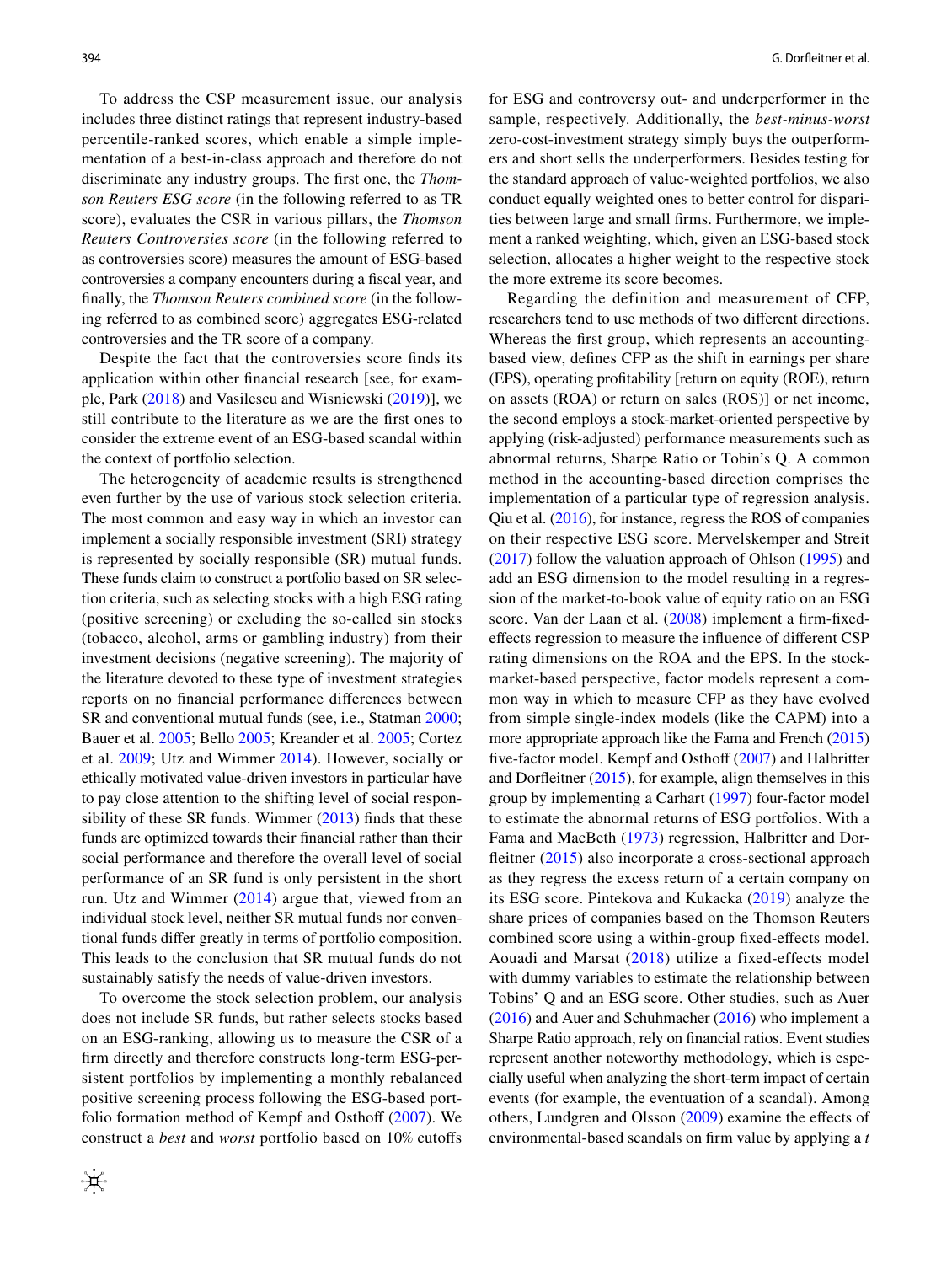test to the cumulative standardized abnormal return, whereas Krüger ([2015](#page-18-19)) utilizes the cumulative abnormal return to show the impact of positive and negative ESG-related news separately on frm value. As these examples show, there is a wide variety of diferent methods and models for diferent purposes. A more stock-market-oriented perspective is especially suitable for an analysis from an investor's perspective as these methods better refect the investors' perception of the impact of CSR on the future value of the company (see, i.e., Hillman and Keim [2001;](#page-18-20) Gentry and Shen [2010;](#page-18-21) Pintekova and Kukacka [2019](#page-19-7)). Therefore, we align with the stockmarket-oriented perspective and use the Fama and French [\(2015](#page-18-12)) fve-factor model to calculate the risk-adjusted abnormal return. Furthermore, the use of the controversy score allows us to directly measure the mid-to-long-term efects of controversies on CFP without having to rely on the event study methodology.

Besides the academic disjointedness, SRI strategies have received a rapid rise in interest over the recent years. The global AUM, according to the Global Sustainable Invest-ment Review GSIA ([2018](#page-18-22)), grew significantly from 22.89\$ trillion in 2016 to 30.68\$ trillion in 2018, whereas, as reported by the U.S. Forum for Sustainable and Responsible Investments USSIF [\(2018\)](#page-19-8), the AUM experienced a sharp increase from \$8.7 trillion in 2016 to \$12.0 trillion at the beginning of 2018 in the US market alone, which shows an almost 40% growth over two years. Furthermore, as mentioned by Crilly et al. [\(2012](#page-18-23)), the increasing pressure provided by various stakeholder groups forces companies to invest fnancial resources in CSR. Moreover, many investors pay close attention to the CSR or CSP of frms, whether they be value-driven investors trying to satisfy their altruistic needs or attempting to achieve abnormal returns by investing in frms with high ESG ratings.

Interestingly, within our results, we fnd a signifcant outperformance of up to almost 9% p.a. for the *worst* TR score portfolios for equally weighted strategies as well as 7% p.a. for the equally weighted *best* controversies score portfolios. These results show that investors should focus on low-rated smaller companies ("small sinners") and clean-coated frms with regard to controversies ("silent saints"). The implementation of a rank-weighted strategy instead of an equally weighted one shows an improvement in alpha across nearly all tested strategies. Regarding the value-weighted strategies, no signifcant out- or underperformance can be found. These fndings apply for diferent markets and hold true for various robustness checks.

This paper is organized as follows. ["Literature overview"](#page-2-0) section provides a short overview of the recent state of literature, while the data and methodology are discussed in ["Data and methodology"](#page-4-0) section. ["Results](#page-6-0)" section presents our results. ["Robustness checks"](#page-12-0) section implements several robustness checks, and "[Conclusion"](#page-17-1) section concludes.

#### <span id="page-2-0"></span>**Literature overview**

This section provides an overview of the three perspectives regarding the relationship between CSP and CFP.

The frst one indicates a positive relationship between the ESG score of a company and their respective CFP (see, i.e., Kempf and Osthoff [2007;](#page-18-9) Statman and Glushkov [2009;](#page-19-9) Auer [2016](#page-18-16); Pintekova and Kukacka [2019](#page-19-7)) and is often referred to as *doing good while doing well*. This hypothesis holds true if the costs of socially responsible activities are overestimated or the respective benefits exceed the expectations of the managers and investors. This can be explained through the managerial myopia theory (see, i.e., Narayanan [1985](#page-18-24); Stein [1988\)](#page-19-10), where, on the one hand, managers tend to prefer decisions with a shortterm proft rather than those that maximize long-term shareholder value, and short-term focused investors, on the other hand, who undervalue long-term benefts. Since the costs of socially responsible activities occur immediately, the benefts of those arise in the future. Therefore, the corresponding benefts are harder to predict and less attractive to short-term focused investors. Among others, Derwall et al. ([2005\)](#page-18-25) and Edmans ([2011](#page-18-26)), who link the *doing good while doing well*-hypothesis with the managerial myopia theory, conclude that short-term investors are unable (or unwilling) to price the long-term benefts of those activities correctly and therefore undervalue stocks of companies with high levels of engagement in environmental or social aspects, leading to higher returns in the long-run for the respective stocks when compared with other stocks. This idea of beneft manifestation in the long run is consistent with the findings of Dorfleitner et al.  $(2018)$  $(2018)$ , who conclude that the benefts of socially responsible activities (measured by the abnormal stock returns) are produced by unexpected additional cash fows which occur mid-to-long term. Pintekova and Kukacka ([2019](#page-19-7)) divide the term of ESG-based activities into a primary and a secondary sector, whereas the frst category refers to socially responsible activities which are closely related to the core business of the respective company. They can corroborate within their results, the point of view of *doing good while doing well* if the ESG-based activity is located in the primary sector.

The second approach reverts the above-mentioned relationship, which produces a view of *doing good but not well* (see, i.e., Boyle et al. [1997](#page-18-28); Barnea and Rubin [2010;](#page-18-29) Renneboog et al. [2008](#page-19-11); Hong and Kacperczyk [2009\)](#page-18-30). This hypothesis holds true for many reasons. First of all, based on the idea of Barnea and Rubin ([2010](#page-18-29)), socially responsible activities that represent lavish expenditures of managers motivated by personal benefts, such as public appreciation rather than the altruistic motive of non-fnancial utility, lead to a signifcant decrease in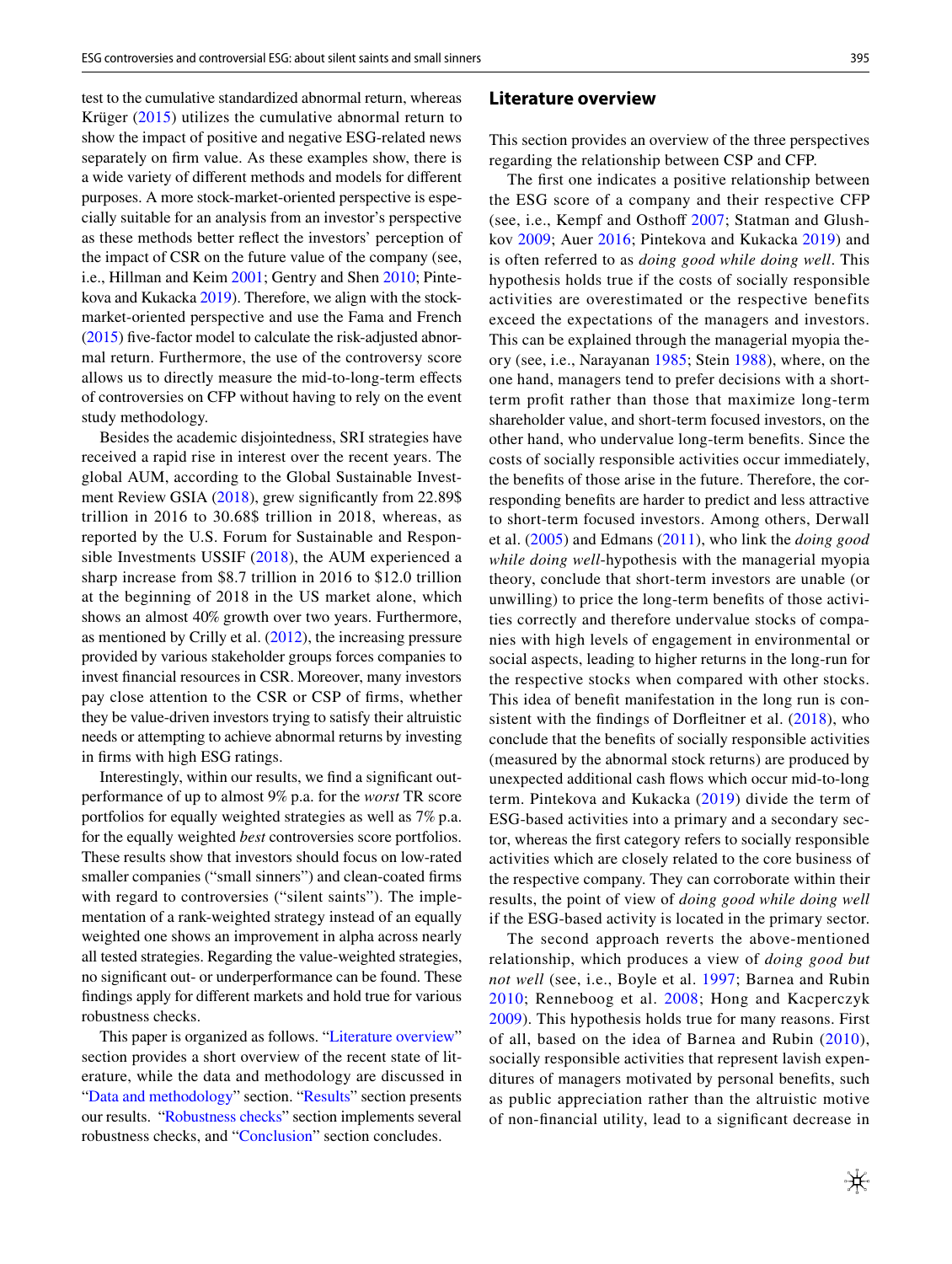shareholder value and inferior financial performance. Thus, an agency problem occurs. As described by Krüger ([2015](#page-18-19)), investors will react negatively (positively) to the announcement of socially responsible activities of frms with a high (low) amount of liquidity and can therefore be seen as wasteful investments. Furthermore, as stated by Heinkel et al. ([2001\)](#page-18-31) and Hong and Kacperczyk ([2009\)](#page-18-30), socially responsible investors and institutions which are subjected to social norm pressures (such as pension funds, universities and religious organizations) exclude "sin stocks" from their investment decisions resulting in a lower demand, respectively, price and therefore a higher return in comparison with stocks which have a high ESG rating. Another reason supporting the *doing good but not well*-hypothesis is the trade-off theory stated by Aupperle et al. [\(1985\)](#page-18-32). In the case of socially responsible investments, the theory argues that ESG-based activities exhaust financial resources which are lacking in other places. Thus, companies with a low level of expenditure on CSR achieve a competitive advantage in the long run, which may be especially relevant for smaller frms who are on a tighter budget. For small companies, the trade-off theory is strengthened even further by the fndings of Aouadi and Marsat ([2018](#page-17-0)). Since they examine the connection between frm visibility, CSP and CFP they conclude that only for high-attention firms (firms that are larger, more present in the media and more greatly observed by analysts), the ESG rating plays a role. In conclusion, if smaller frms invest in CSR, this could be seen as a waste of precious fnancial resources and therefore reduce frm value.

A third view suggests that there is no clear positive or negative relationship between the CSP and the CFP of a frm. Among others, the recent studies of Halbritter and Dorfleitner [\(2015](#page-18-13)) and Auer and Schuhmacher [\(2016](#page-18-17)) indicate that there is no statistical diference in the risk-adjusted returns of a portfolio consisting of either high ESG-rated or low ESG-rated frms. This third point of view does not necessarily conclude the absence of a connection between CSP and CFP but may, in contrast, on the one hand, indicate that the market prices CSP properly which leads to an absence of risk-adjusted returns, or, on the other hand, that the benefts resulting from the ESG-based activities will be offset by their respective drawbacks such as, for example, their costs or the occurrence of agency problems.

Whatever the relationship between CFP and CSP reveals itself to be in a specifc context, the question of informational efficient markets still arises. As the stock selection of corresponding investment strategies is frequently based on the evaluation of certain ESG-based ratings, one may argue, as

these scores are publicly available, that fnancially motivated investors could not generate a risk-adjusted excess return over conventional or non-ESG-based investments, due to of market efficiency. Fama  $(1965, (1970)$  $(1965, (1970)$  $(1965, (1970)$  describes, with the efficient market hypothesis (EMH), a framework in which, if the semistrong form holds true, all information regarding the CSR of a company such as sustainability reports, ESG ratings and even ESG-based scandals should be correctly incorporated into the price of the respective stock shortly after being made public. Therefore, an outperformance of an ESG-based stock selection strategy would not be possible. However, Grossman ([1976\)](#page-18-35) and Grossman and Stiglitz [\(1980](#page-18-36)), for example, argue that a perfect information-efficient market could not exist, as there would be no incentive for investors to gather information or to actively manage a portfolio whatsoever, because they could not generate any excess returns.

In the case of SRI, Mynhardt et al.  $(2017)$  $(2017)$  $(2017)$  examine the efficiency of socially responsible indices by calculating a Hurst coefficient. The results indicate that most socially responsible indices are significantly less efficient than conventional ones. With a few exceptions, the Hurst coefficient of most of these indices differs from an efficient market (where the Hurst coefficient would be exactly  $(0.5)$ , ranging either from  $0.3$  to  $0.45$ (signaling fat tails with an anti-persistent return series which is negatively correlated) or from 0.55 to 0.6 (indicating fat tails with a tendency to persistent return series with a slight positive correlation), which raises the question of whether ESG-based information is priced immediately and correctly and is considered in its entirety. This appears to be especially crucial in terms of ESG-based scandals as, whereas the occurrence of a scandal is publicly perceived and indeed undoubtedly immediately priced, the impact of the absence of these scandals has often been overlooked as companies with a low amount of scandals "fy under the radar". In this regard, the controversy score represents a good opportunity to decrease this inefficiency and can add signifcant value to ESG investing as this score is comparable to credit default ratings as these ratings also evaluate the absence of an infrequent event. Dorfeitner et al.  $(2018)$  also address the aspect of information inefficiency in the context of SRI as they argue that the future fnancial benefts of socially responsible activities are not immediately perceivable and therefore the economic nature of CSR remains fairly opaque. Within their results, they conclude that ESGbased activities lead to signifcant earnings surprises and unexpected additional cashfows in the long run. Edmans [\(2011](#page-18-26)) proves something similar with respect to the intangible asset of being one of the best companies to work for, due to the particularly good of their employees.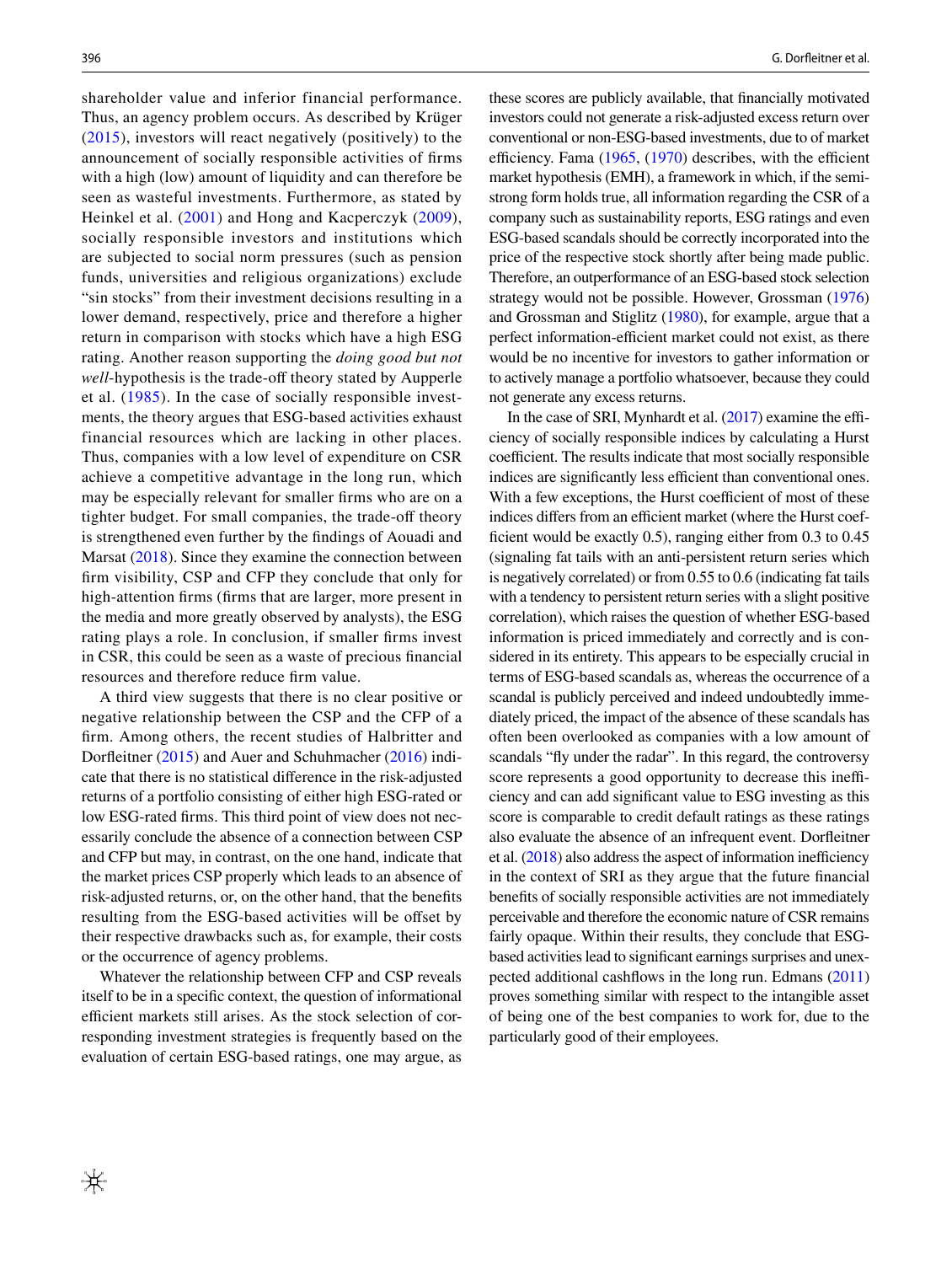## <span id="page-4-0"></span>**Data and methodology**

## **Data**

Due to their transparent scoring methodology, we choose Thomson Reuters<sup>[1](#page-4-1)</sup> as the world's largest ESG rating database for our data source (see, i.e., Cheng et al. [2014](#page-18-38); Durand and Jacqueminet [2015\)](#page-18-39). Therefore, our dataset includes all Thomson Reuters scores (in the following referred to as TR scores), controversies and combined scores for the European, US, as well as the global market (including the US and European market) in the period under review from 2002 to 2018. These three scores represent the starting point for further calculations and are explained in more detail below.

First, the controversies scores, which pertain to Thomson Reuter's latest scoring methodology, add a new dimension to previous approaches by capturing negative media stories from global media sources. This score is a percentile ranking that takes ESG-based scandals into account concerning and infringing on any of the following controversy topics and that occur during a company's fscal year. Its rating methodology consists of 23 ESG controversy topics such as "controversies privacy" or "business ethics controversies" (see Thomson Reuters [2019](#page-19-12)). This score is also benchmarked on the respective industry groups.

Thus, if a scandal occurs, it has a negative impact on the evaluation of the company involved. Ongoing legislation disputes, lawsuits and fnes may also afect the ensuing years and may still be visible in further controversy ratings. Furthermore, the valuation is as follows:

score

$$
= \frac{\text{\# comp. with a worse value + } \frac{\text{\# comp. with the same value included current one}}{2}}{\text{\# comp. with a value}}
$$
\n(1)

In brief: the fewer scandals that affect a company, the higher its score is.<sup>[2](#page-4-2)</sup>

The TR score evaluates a company's environmental, social and corporate governance performance (ESG) with regard to ten main categories based on publicly available company-reported data. Each of these categories (for instance, resource use, innovation and emissions in the environmental pillar, human rights and workforce in the social pillar and management in the corporate governance pillar) receives an individually calculated category score and a related category weighting within its associated pillar. These data result in three so-called pillar scores, one for each ESG pillar. To calculate the overall ESG score, these pillar scores

<span id="page-4-5"></span>

| Score         | Mean  | SD    | Min  | Max   |
|---------------|-------|-------|------|-------|
| TR            | 50.58 | 16.86 | 5.16 | 97.51 |
| Controversies | 49.49 | 20.27 | 0.08 | 90.91 |
| Combined      | 45.46 | 15.51 | 5.16 | 95.22 |

This table presents the mean, standard deviation, minimum and maximum values of the TR, controversies and combined scores of the full dataset

are aggregated<sup>[3](#page-4-3)</sup> and in the last step, the TR score is ranked by percentile and benchmarked against the industry. Therefore, the TR score implies an easy way to implement a bestin-class approach (see Thomson Reuters [2019](#page-19-12)).

Next, the combined score comprises both the TR and the controversies score and thus offers a broadly diversifed scoring with regard to performance-based ESG data and controversies collected from worldwide media sources (see Thomson Reuters [2019\)](#page-19-12). The controversies score has no impact on the TR score if it is greater than or equal to 50. In this case, the combined score equals the TR score. However, if the TR score is less than the controversies score, the combined score also equals the TR score. Only if the TR score is greater than the controversies score (*<* 50), the combined score equals the average of both scores.<sup>[4](#page-4-4)</sup>

In order to determine our data universe, we only consider companies for which all three ratings are present. Moreover, penny stocks are deleted. As a result, we obtain a monthlybased dataset with over 529,000 observations in total at an average of approximately 2500 companies in a single month during our time period of 2002–2018 (192 months), more precisely between 900 and 4700 at each point in time. For all observed companies, we have a comparable dataset of the three ratings (TR, combined and controversies). Table [1](#page-4-5) shows the descriptive statistics of our data universe.

Concerning the TR rating, the mean value of the rating universe corresponds almost exactly to 50 with a standard deviation of approximately 17. The controversies score is approximately the same as the TR score in terms of mean value and standard deviation. As can be expected with regard to the calculation, the combined score has a lower mean value than the TR and controversies score with a standard deviation of 15.

Regarding the correlation between the three scores it is noteworthy that the correlation between the controversies score and the TR score is negative  $(-0.3107)$ . Thus,

<span id="page-4-1"></span> $1$  The scores are currently published by Refinitiv.

<span id="page-4-2"></span><sup>&</sup>lt;sup>2</sup> For more detailed information on the calculation, see Thomson Reuters ([2019\)](#page-19-12).

<span id="page-4-3"></span> $3$  The weightings of the three pillars are  $34\%$  for the environmental, 35.5% for the social and 30.5% for the governance pillar.

<span id="page-4-4"></span><sup>4</sup> For more detailed information on the calculation, see Thomson Reuters ([2019\)](#page-19-12).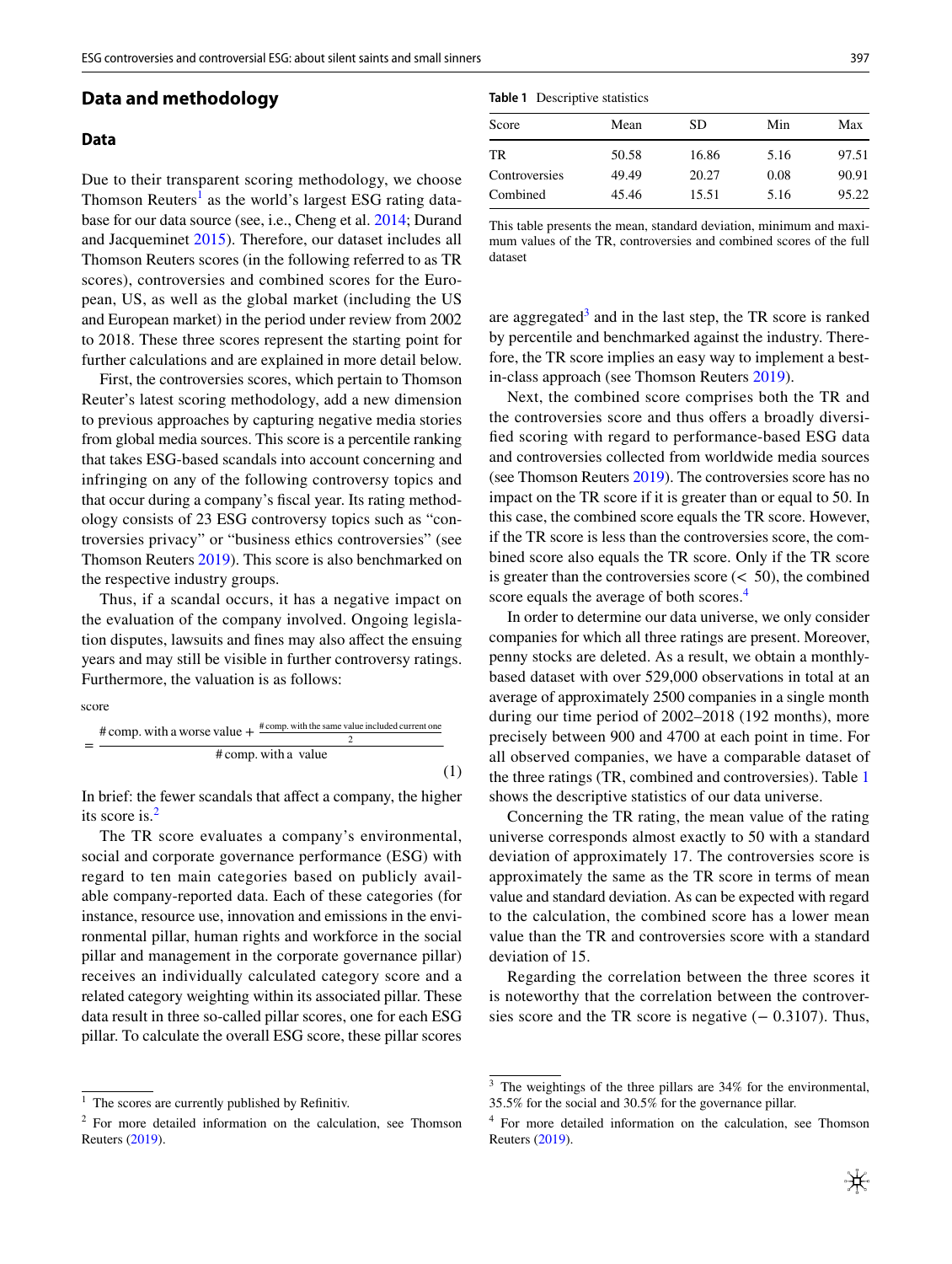<span id="page-5-0"></span>**Table 2** Descriptive statistics for the European and US market

| <b>TISA</b> |  |
|-------------|--|

| Score         | Europe |       |                     | <b>USA</b> |       |                     |
|---------------|--------|-------|---------------------|------------|-------|---------------------|
|               | Mean   | SD    | <b>Observations</b> | Mean       | SD    | <b>Observations</b> |
| TR            | 56.64  | 15.99 | 158,248             | 48.15      | 16.05 | 191,661             |
| Controversies | 48.36  | 21.24 | 158,248             | 46.53      | 21.91 | 191,661             |
| Combined      | 50.30  | 15.50 | 158.248             | 42.08      | 14.03 | 191.661             |

This table presents the mean, standard deviation and number of observations of the TR, controversies and combined scores of the European and US datasets

companies with a high TR score tend to have a low controversies score.

One explanation for this may be that companies that tend to have high ESG scores are afected more greatly by controversies, as refected by the saying "the higher you fy, the harder you fall".

Furthermore, as would be expected from the composition, the correlation between TR score and combined score is positive (0.7774) as well as between controversies score and combined score (0.3077).

The analysis in this paper is carried out from the perspective of an US investor, so all data is converted into US dollars. The total returns and market capitalization of the considered companies are received from Thomson Reuters Eikon. Discarded (delisted) or insolvent companies are considered until the last available rating or fnancial information. Thus, our results are not infuenced by a potential survivorship bias. For more detailed insights, some descriptives for the European and US market are displayed in Table [2.](#page-5-0) While for the European market we consider over 158,000 observations based on an average of approximately 820 companies (between 400 and 1000), for the US market, our data consist of over 191,000 observations at an average of approximately 1000 companies (between 400 and 2300).

#### **Methodology**

As a frst step, we construct several portfolios by generally sorting stocks according to each score. To calculate the monthly returns, we select the best-rated and worst-rated stocks, respectively, and combine them in a portfolio, one being for each of the three scores. Following this procedure, we consider a best-only and worst-only strategy as well as a best-minus-worst strategy, which is long in the best-performing companies and short in the worst-performing ones. As a next step, we consider three diferent weighting approaches upon which to construct the portfolios. We include the common value-weighted and equally weighted strategies and also a rank-weighted strategy that we present in detail below in ["A diferent approach: rank-weighted portfolios](#page-5-1)" section.

We obtain nine stock portfolios<sup>[5](#page-5-2)</sup> for value- and equally weighted and rank-weighted strategies, which is the object of contemplation in "[Rank-weighted portfolios"](#page-12-1) section,

respectively, in the European, US and global market—in total 27 per market. In order to determine the performance of our portfolios, we apply the Fama and French ([2015\)](#page-18-12) fvefactor model, which is based on the regression:

$$
R_{it} - R_{Ft} = a_i + b_i(R_{Mt} - R_{Ft}) + s_iSMB_t + h_iHML_t + r_iRMW_t + c_iCMA_t + e_{it}.
$$
 (2)

In this model, the return of portfolio *i* for period *t* is represented by  $R_{it}$  while  $R_{Ft}$  comprises the risk-free return.  $R_{Mt}$ denotes the return of the market portfolio,  $SMB_t$  represents the small-minus-big factor (returns of small stocks minus returns of big stocks) and  $HML_t$  is the performance difference between companies with a high and low book-to-market value. The factor  $RMW_t$  indicates the difference between the returns of stocks with a weak and a robust proftability.  $CMA_t$  describes the returns of conservative (i.e., low-investment frms) minus aggressive (i.e., high-investment frms) stocks. Moreover,  $b_i$ ,  $s_i$ ,  $h_i$ ,  $r_i$ , and  $c_i$  are the estimated regression coefficients which are calculated by OLS regression, in which  $e_{it}$  denotes a (zero-mean) residual and  $a_i$  the intercept.

Since a Breusch and Pagan ([1979](#page-18-40)) test applied to all portfolios indicates that the residuals of the regressions are subject of heteroskedasticity and a Godfrey [\(1978](#page-18-41)) and Breusch [\(1978\)](#page-18-42) test as well as a Durbin and Watson ([1971\)](#page-18-43) test show autocorrelations for most of the models, we use the approach of Newey and West [\(1987](#page-18-44)) to calculate standard errors.

#### <span id="page-5-1"></span>**A diferent approach: rank‑weighted portfolios**

Besides equally weighted and value-weighted portfolios, we also consider a new portfolio composition strategy following a similar approach to Frazzini and Pedersen ([2014\)](#page-18-45) which refects the great importance of the ESG ratings for those investors, who may wish to award a diferent level in the scores through a corresponding weight. Consequently, we build portfolio weights based on the respective score placements. Our new approach is to award better scores and to consequently include them with higher weights in

<span id="page-5-2"></span><sup>5</sup> This results from three diferent scores and three diferent portfolio sets.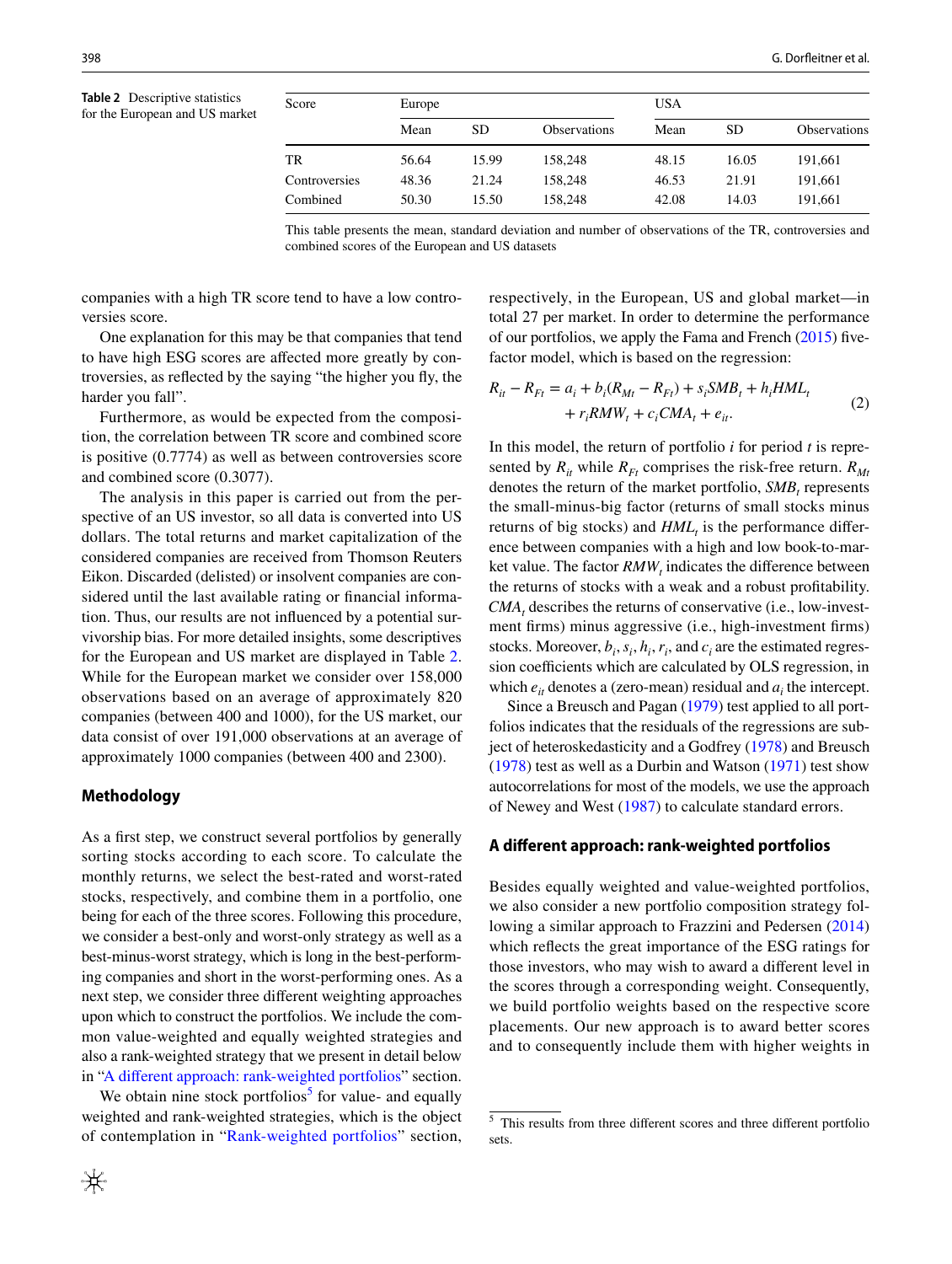a best-portfolio strategy and vice versa in order to reward worse scores with higher weights in the worst portfolio. In addition, the best portfolios constructed this way have, by defnition, a higher ESG rating than value-weighted or equally weighted strategies, whereas the worst portfolios have lower ratings. First, we determine the best and worst stocks. Next, we divide the companies up by rank in ascending and descending order. In the best portfolios, the company with the highest score receives the (numerically) highest rank. In contrast, the company with the worst score receives the highest rank in the worst portfolios. To calculate the weights  $w_{i,t}$  of a company  $c \in C_t \subseteq C$ , where *C* is the set of all companies within the respective data and  $C_t$  is the set of all companies within the portfolio at time *t*, we use

$$
w_t: C_t \times T \longrightarrow [0, 1]
$$
  

$$
(c, t) \longmapsto w_t(c, t) = \frac{(N_t - Rk_t(c)) + 1}{\sum_{\tilde{c} \in C_t} Rk_t(\tilde{c})}
$$

and for each  $t \in T$  there holds

$$
\sum_{\tilde{c}\in C_t} w_t(\tilde{c}, t) = 1,
$$

where  $Rk_t(c)$  note the rank of a company *c* at *t*,  $N_t = |C_t|$ the cardinality of the portfolio selection at *t*, in the monthly period under review. If a company  $\hat{c} \in C \setminus C_t$  does not appear in the portfolio selection at time *t* by defnition, its weight is

 $w_t(\hat{c}, t) := 0.$ 

## <span id="page-6-0"></span>**Results**

#### **Equally and value‑weighted portfolios**

Table [3](#page-7-0) presents some measures of all 27 equally weighted 10% portfolio strategies. Concerning the Sharpe ratio, the Sortino ratio and the Treynor ratio, it is noteworthy that all controversies best and TR worst portfolios show higher values than the respective market portfolio, which is a frst indication that the performance of these portfolios is high. Furthermore, most best and worst portfolios have a higher risk than their respective market in terms of maximum drawdown (MDD), while the controversies best-minus-worst portfolios have a much lower risk in all three markets. Additionally, the MDD is lower than that of the corresponding market for the following portfolios: combined best-minus-worst (US, global), controversies best (Europe, global), TR worst (global) and combined worst (European).

To examine a potential over-performance of the strategies in more detail, we consider the alphas of the respective portfolios. The results of the Fama and French ([2015\)](#page-18-12) fve-factor regressions are presented in Table [4](#page-8-0) for equally weighted portfolios and in Table [5](#page-9-0) for value-weighted portfolios. Some results immediately catch the eye: Regarding the equally weighted strategy, the worst portfolios based on the TR and combined scores, as well as the best portfolios of the controversies score, indicate positive and signifcant outperformance. For the controversies score best portfolios, consistently positive and signifcant alphas can be observed for all portfolios. These portfolios show strongly signifcant returns of up to almost  $7\%$  p.a.<sup>[6](#page-6-1)</sup> In contrast to this, the controversies score worst and best-minus-worst portfolios do not exhibit any striking features.

Surprisingly, when considering combined score portfolios, a best portfolio strategy does not lead to a signifcant performance. However, the performance of the worst portfolio shows a consistently strong and signifcant outperformance of up to about 7.6% p.a., which can be observed in all three markets. As a result of this, the calculations indicate a signifcant underperformance of the best-minus-worst portfolios. Therefore, this efect cannot be caused by the controversies score, but instead appears to be determined by the second component of the combined score, namely the TR score.

When taking a closer look at the ESG portfolios, we notice the following. While the performance of the best portfolios—apart from a slight signifcance in the global market—does not show any over-performance, a strongly signifcant outperformance of up to almost 9% (8.86%) p.a. can be observed for the worst TR score portfolios in all three markets. These results resemble those of the combined score portfolios.

On the contrary, we compare this with the results of the value-weighted portfolios in Table [5.](#page-9-0) Apart from very few exceptions neither best nor worst portfolios based on the three ratings obtain any ongoing positive and signifcant alphas within the European, US or global market. So, it becomes relatively clear that there are no ongoing tendencies recognizable in terms of any benefts of best or worst strategies. Apart from some isolated outliers, the results lead us to the assumption that the value-weighted strategy does not result in any excess return for investors, which is consistent with the fndings of Halbritter and Dorfeitner ([2015](#page-18-13)). It should also be pointed out that the adjusted  $R^2$  values of all long and short portfolios are consistently high, which indicates a strong explanatory power of our underlying factor model.

There is a clearly recognizable difference between Tables [4](#page-8-0) and [5](#page-9-0): since the results of the value-weighted and the equally weighted portfolios are very distinct, this

<span id="page-6-1"></span><sup>6</sup> The annualized performance of the global controversies score best portfolio is:  $1.0056^{12} - 1 = 0.0693$ .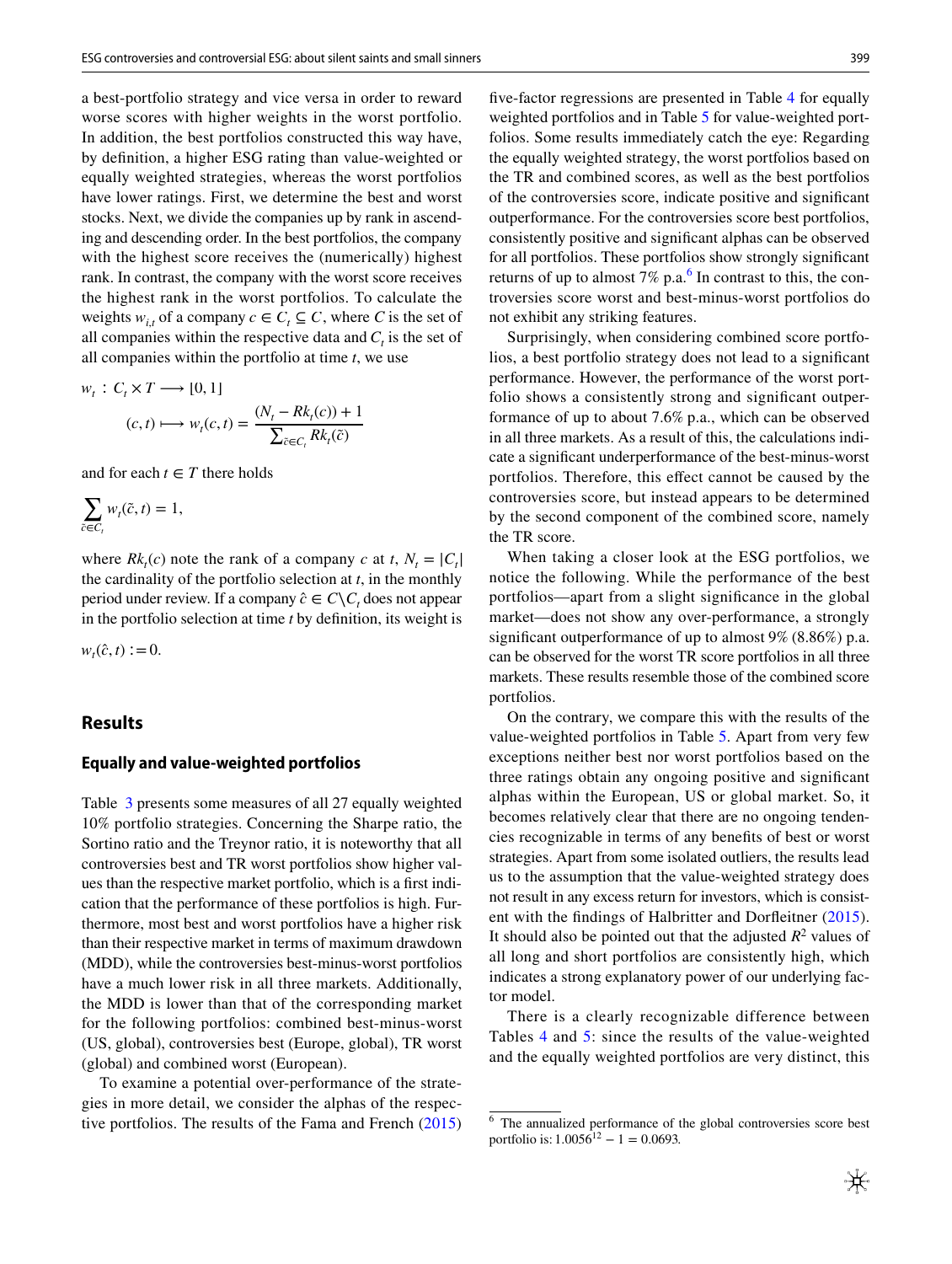<span id="page-7-0"></span>**Table 3** Measures for equally weighted 10% portfolios

|               | <b>MDD</b> | <b>Skewness</b> | Kurtosis | Sharpe ratio | Sortino ratio | Treynor ratio |
|---------------|------------|-----------------|----------|--------------|---------------|---------------|
| Europe        |            |                 |          |              |               |               |
| TR            |            |                 |          |              |               |               |
| <b>Best</b>   | 0.6245     | $-0.3056$       | 1.5780   | 0.3476       | 0.1939        | 0.0687        |
| Worst         | 0.6387     | $-0.3815$       | 1.8294   | 0.6442       | 0.3244        | 0.1287        |
| Best-worst    | 0.6213     | $-0.2553$       | 0.8853   | $-0.9329$    | $-0.3059$     | $-1.9748$     |
| Controversies |            |                 |          |              |               |               |
| <b>Best</b>   | 0.5696     | $-0.4338$       | 2.0089   | 0.6817       | 0.3352        | 0.1363        |
| Worst         | 0.6414     | $-0.2846$       | 1.9547   | 0.2721       | 0.1636        | 0.0542        |
| Best-worst    | 0.1652     | $-0.6429$       | 2.6383   | 0.4591       | 0.2070        | $-0.1891$     |
| Combined      |            |                 |          |              |               |               |
| <b>Best</b>   | 0.6213     | $-0.5126$       | 2.0035   | 0.3854       | 0.2065        | 0.0760        |
| Worst         | 0.5696     | $-0.4055$       | 2.1586   | 0.4544       | 0.2401        | 0.0916        |
| Best-worst    | 0.6414     | $-0.3854$       | 0.8504   | $-0.4932$    | $-0.1628$     | 0.9960        |
| Market        | 0.5903     | $-0.6565$       | 1.7155   | 0.3521       | 0.1818        | 0.0650        |
| USA           |            |                 |          |              |               |               |
| TR            |            |                 |          |              |               |               |
| <b>Best</b>   | 0.5112     | $-0.3836$       | 3.1051   | 0.4932       | 0.2452        | 0.0787        |
| Worst         | 0.5119     | $-0.2851$       | 2.5200   | 0.6032       | 0.3043        | 0.0985        |
| Best-worst    | 0.5458     | $-0.5538$       | 2.6846   | $-0.7360$    | $-0.2448$     | 0.3503        |
| Controversies |            |                 |          |              |               |               |
| <b>Best</b>   | 0.5320     | $-0.1696$       | 1.8906   | 0.6769       | 0.3428        | 0.1121        |
| Worst         | 0.5571     | $-0.1891$       | 2.8373   | 0.4623       | 0.2403        | 0.0745        |
| Best-worst    | 0.1529     | 0.5305          | 1.6073   | 0.3448       | 0.1798        | $-2.3288$     |
| Combined      |            |                 |          |              |               |               |
| <b>Best</b>   | 0.5137     | $-0.2660$       | 3.4409   | 0.5532       | 0.2790        | 0.0899        |
| Worst         | 0.5710     | $-0.2159$       | 2.6147   | 0.5870       | 0.2987        | 0.0957        |
| Best-worst    | 0.3712     | $-0.1706$       | 2.2610   | $-0.4897$    | $-0.1711$     | 0.3478        |
| Market        | 0.5039     | $-0.6927$       | 1.6337   | 0.4783       | 0.2238        | 0.0687        |
| Global        |            |                 |          |              |               |               |
| TR            |            |                 |          |              |               |               |
| <b>Best</b>   | 0.5591     | $-0.4751$       | 2.3367   | 0.4776       | 0.2395        | 0.0760        |
| Worst         | 0.5259     | $-0.3081$       | 2.5068   | 0.7753       | 0.3793        | 0.1266        |
| Best-worst    | 0.6416     | $-0.7139$       | 2.5614   | $-1.0850$    | $-0.3442$     | $-8.5105$     |
| Controversies |            |                 |          |              |               |               |
| <b>Best</b>   | 0.5136     | $-0.4776$       | 2.3364   | 0.7892       | 0.3774        | 0.1273        |
| Worst         | 0.6084     | $-0.4332$       | 2.5499   | 0.3906       | 0.2038        | 0.0631        |
| Best-worst    | 0.1201     | 0.1383          | 1.3355   | 0.4274       | 0.2139        | $-0.1457$     |
| Combined      |            |                 |          |              |               |               |
| <b>Best</b>   | 0.5676     | $-0.5478$       | 2.9513   | 0.5282       | 0.2598        | 0.0840        |
| Worst         | 0.5637     | $-0.2991$       | 2.6915   | 0.6707       | 0.3313        | 0.1094        |
| Best-worst    | 0.4704     | $-0.7383$       | 3.1132   | $-0.7641$    | $-0.2549$     | 2.3499        |
| Market        | 0.5363     | $-0.8494$       | 2.4412   | 0.4457       | 0.2094        | 0.0670        |

This table shows the maximum drawdown (MDD), skewness, kurtosis (excess), Sharpe ratio, Sortino ratio and Treynor ratio for portfolios from 2002 to 2018. The variables are calculated individually for each equally weighted portfolio based on a 10% cutof of each score, market and portfolio set as well as for the respective total market

points to the fact that the signifcant outperformance of the equally weighted portfolios is strongly driven by the small companies. In particular, the TR portfolios support the above fnding as the equally weighted portfolios based on low TR scores achieve strong outperformance. These results provide some evidence of the trade-off hypothesis (see Aupperle et al. [1985\)](#page-18-32), as investors appear to reward smaller companies for not investing their money in ESG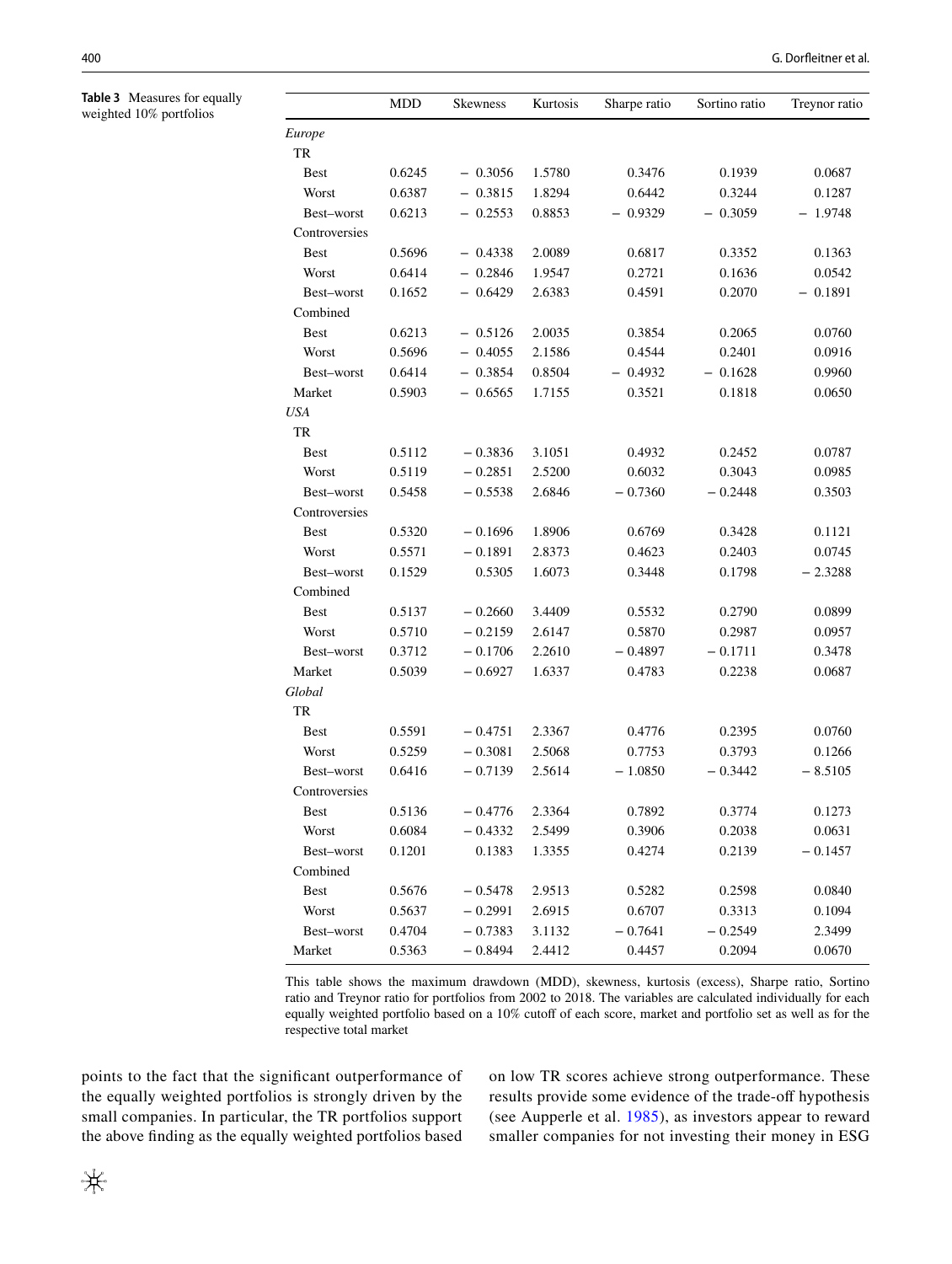<span id="page-8-0"></span>

|  |  |  |  |  | <b>Table 4</b> Equally weighted 10% portfolios: regressions based on the three observed markets |  |  |  |  |  |
|--|--|--|--|--|-------------------------------------------------------------------------------------------------|--|--|--|--|--|
|--|--|--|--|--|-------------------------------------------------------------------------------------------------|--|--|--|--|--|

|               | Alpha        | MKT           | <b>SMB</b>   | <b>HML</b>  | <b>RMW</b>   | <b>CMA</b>   | Adj. $R^2$ |
|---------------|--------------|---------------|--------------|-------------|--------------|--------------|------------|
| Europe        |              |               |              |             |              |              |            |
| TR            |              |               |              |             |              |              |            |
| <b>Best</b>   | 0.0016       | $1.0530***$   | $-0.2484***$ | $0.3284**$  | $-0.0451$    | $-0.1075$    | 0.8843     |
| Worst         | $0.0048***$  | 1.0084***     | $0.4390***$  | $0.3637**$  | $-0.1765$    | $-0.2130$    | 0.8831     |
| Best-worst    | $-0.0043***$ | 0.0464        | $-0.6822***$ | $-0.0463$   | 0.1297       | 0.1104       | 0.3869     |
| Controversies |              |               |              |             |              |              |            |
| <b>Best</b>   | $0.0049***$  | $0.9926***$   | $0.2184***$  | $-0.0461$   | $-0.0545$    | 0.0385       | 0.8546     |
| Worst         | 0.0020       | 1.0651        | $-0.0946$    | 0.2418      | $-0.3835*$   | $-0.3656*$   | 0.8699     |
| Best-worst    | 0.0020       | $-0.0706**$   | $0.3181***$  | $-0.2990**$ | $0.3272*$    | $0.4090***$  | 0.3312     |
| Combined      |              |               |              |             |              |              |            |
| <b>Best</b>   | 0.0004       | 1.0816***     | $-0.0010$    | $0.3257**$  | 0.1577       | $-0.0421$    | 0.8845     |
| Worst         | $0.0035*$    | 1.0448***     | $0.3742***$  | 0.2493      | $-0.3092*$   | $-0.4445*$   | 0.8567     |
| Best-worst    | $-0.004**$   | 0.0387        | $-0.3700***$ | 0.0654      | $0.4652***$  | $0.4073**$   | 0.1987     |
| USA           |              |               |              |             |              |              |            |
| TR            |              |               |              |             |              |              |            |
| <b>Best</b>   | 0.0017       | 1.0964***     | 0.0786       | $0.2128***$ | $-0.0770$    | $-0.2334$    | 0.8192     |
| Worst         | $0.0044***$  | 1.1448***     | $0.5243***$  | $0.3307***$ | $-0.0966$    | $-0.5281***$ | 0.8341     |
| Best-worst    | $-0.0037***$ | $-0.0446$     | $-0.4440***$ | $-0.1228**$ | 0.0231       | 0.2694       | 0.3687     |
| Controversies |              |               |              |             |              |              |            |
| <b>Best</b>   | $0.0049**$   | 1.0739***     | $0.4290***$  | $0.1796*$   | $-0.1431$    | $-0.3313*$   | 0.7881     |
| Worst         | 0.0019       | 1.1495***     | $0.1577*$    | $0.3112***$ | $-0.0437$    | $-0.3660$    | 0.8151     |
| Best-worst    | 0.0020       | $-0.0718$     | $0.2730***$  | $-0.1364*$  | $-0.0963$    | 0.0390       | 0.0828     |
| Combined      |              |               |              |             |              |              |            |
| <b>Best</b>   | 0.0019       | 1.1568***     | $0.3669***$  | $0.3015***$ | 0.1347       | $-0.3785*$   | 0.8233     |
| Worst         | $0.0045***$  | 1.1546***     | 0.4696***    | $0.3720***$ | $-0.1067$    | $-0.6109***$ | 0.8341     |
| Best-worst    | $-0.0035***$ | 0.0060        | $-0.1009$    | $-0.0754$   | $0.2445***$  | $0.2370**$   | 0.1165     |
| Global        |              |               |              |             |              |              |            |
| TR            |              |               |              |             |              |              |            |
| <b>Best</b>   | $0.0025*$    | 1.1249***     | $-0.0934$    | $0.1997**$  | $-0.3808***$ | $-0.0858$    | 0.9011     |
| Worst         | $0.0071***$  | 1.0647***     | $0.3075***$  | 0.1991      | $-0.4761***$ | $-0.4157$    | 0.8664     |
| Best-worst    | $-0.0056***$ | $0.0633**$    | $-0.3911***$ | $-0.0117$   | 0.1004       | 0.3381       | 0.1669     |
| Controversies |              |               |              |             |              |              |            |
| <b>Best</b>   | $0.0056***$  | $0.9958***$   | $0.2406***$  | 0.1073      | $-0.3080***$ | $-0.1590$    | 0.8772     |
| Worst         | 0.0022       | $1.1654***$   | $-0.0865$    | 0.2515      | $-0.4790***$ | $-0.2810$    | 0.8737     |
| Best-worst    | $0.0023*$    | $-0.1666$ *** | $0.3369***$  | $-0.1565$   | 0.1761       | 0.1302       | 0.2535     |
| Combined      |              |               |              |             |              |              |            |
| <b>Best</b>   | 0.0020       | 1.1496***     | 0.0970       | $0.2779***$ | $-0.1339$    | $-0.1500$    | 0.9010     |
| Worst         | $0.0061***$  | 1.0859***     | $0.2420***$  | $0.2294*$   | $-0.4990***$ | $-0.4516*$   | 0.8645     |
| Best-worst    | $-0.0051***$ | $0.0668**$    | $-0.1353*$   | 0.0361      | $0.3701***$  | $0.3099***$  | 0.0887     |

This table shows the results of the Fama and French ([2015\)](#page-18-12) fve-factor regression for portfolios from 2002 to 2018 on a monthly basis. The regressions are calculated individually for each equally weighted portfolio based on a 10% cutof of each score, market and portfolio set. The best (worst) portfolios consist of the 10% best (worst) rated companies regarding a particular score. The best–worst portfolios are long in the best-performing companies and short in the worst-performing ones. Monthly alphas, all estimated coefficients of the five Fama and French ([2015\)](#page-18-12) factors and adj.  $R^2$  are reported upon. In order to estimate standard errors, we use the Newey and West ([1987\)](#page-18-44) procedure

\*\*\*, \*\* and \* indicate a significance level of 1%, 5%, and 10%

improvements. They may consider this spending as a wasteful investment and prefer companies that invest in growth and innovation. As no or even negative signifcant results were shown for value-weighted best portfolios, we can conclude that, for large companies, the benefts of expenditures improving CSP are already refected in the stock price of these companies.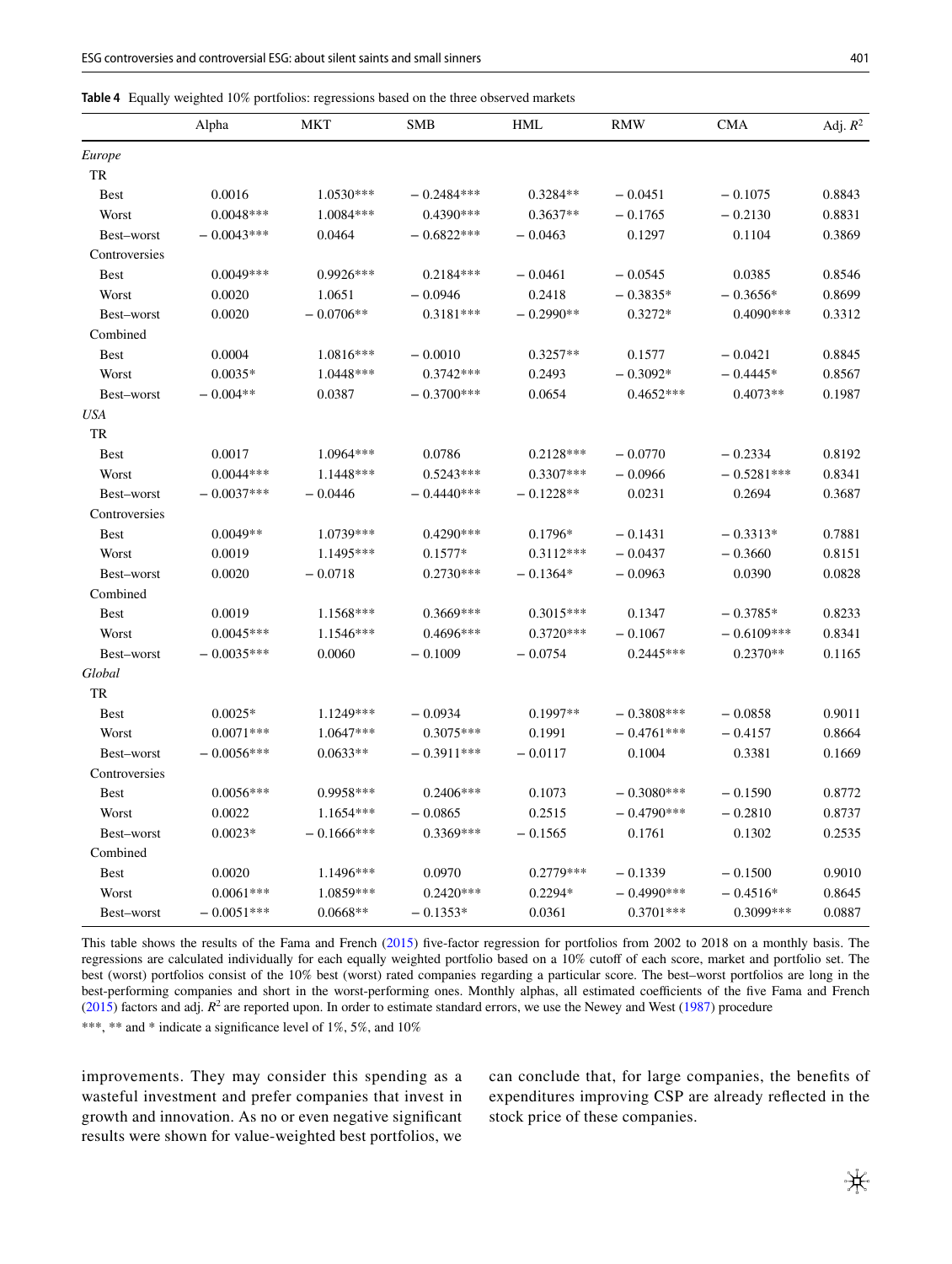<span id="page-9-0"></span>**Table 5** Value-weighted 10% portfolios: regressions based on the three observed markets

|               | Alpha       | MKT          | <b>SMB</b>   | HML          | <b>RMW</b>  | <b>CMA</b>   | Adj. $R^2$ |
|---------------|-------------|--------------|--------------|--------------|-------------|--------------|------------|
| Europe        |             |              |              |              |             |              |            |
| TR            |             |              |              |              |             |              |            |
| <b>Best</b>   | $-0.0028**$ | $1.0161***$  | $-0.3915***$ | $0.3611***$  | 0.2073      | $-0.1933$    | 0.8690     |
| Worst         | $-0.0037$   | $0.8806***$  | $0.4401*$    | 0.2633       | $-0.1965$   | $-0.0173$    | 0.4343     |
| Best-worst    | $-0.0001$   | 0.1373       | $-0.8265***$ | 0.0868       | 0.4020      | $-0.1711$    | 0.0684     |
| Controversies |             |              |              |              |             |              |            |
| <b>Best</b>   | 0.0019      | 0.9588***    | $-0.0932$    | $-0.0545$    | $0.4038***$ | $0.2531*$    | 0.7984     |
| Worst         | $-0.0015$   | $1.0022***$  | $-0.3708***$ | $0.2838**$   | 0.2134      | $-0.0585$    | 0.8736     |
| Best-worst    | 0.0024      | $-0.0415$    | $0.2827***$  | $-0.3493***$ | 0.1885      | $0.3165**$   | 0.1851     |
| Combined      |             |              |              |              |             |              |            |
| <b>Best</b>   | $-0.0040**$ | 1.0891***    | $-0.1922*$   | $0.2496*$    | 0.2226      | 0.0047       | 0.8218     |
| Worst         | $-0.0050$   | 0.9880***    | 0.2460       | 0.0022       | $-0.3334$   | $-0.1350$    | 0.5185     |
| Best-worst    | 0.0000      | 0.1030       | $-0.4331*$   | 0.2364       | 0.5543      | 0.1445       | 0.0108     |
| <b>USA</b>    |             |              |              |              |             |              |            |
| TR            |             |              |              |              |             |              |            |
| <b>Best</b>   | $-0.0002$   | $0.9763***$  | $-0.2039***$ | $0.2189***$  | $-0.0133$   | $-0.2165**$  | 0.8199     |
| Worst         | 0.0016      | 1.0369***    | $0.1796**$   | 0.1176       | $-0.0991$   | $-0.5176***$ | 0.7567     |
| Best-worst    | $-0.0028$   | $-0.0569$    | $-0.3817***$ | 0.0965       | 0.0889      | $0.3057**$   | 0.1604     |
| Controversies |             |              |              |              |             |              |            |
| Best          | 0.0017      | $0.9489***$  | $0.1649**$   | $0.1628*$    | 0.0511      | $-0.3559***$ | 0.7433     |
| Worst         | $-0.0006$   | 1.0348***    | $-0.2573***$ | $0.2047***$  | $-0.0140$   | $-0.2468*$   | 0.8289     |
| Best-worst    | 0.0012      | $-0.0821$    | $0.4239***$  | $-0.0467$    | 0.0683      | $-0.1044$    | 0.1300     |
| Combined      |             |              |              |              |             |              |            |
| <b>Best</b>   | 0.0003      | $1.0341***$  | $0.1473**$   | $0.1858**$   | 0.1454      | $-0.3361***$ | 0.8147     |
| Worst         | 0.0016      | 1.1014***    | 0.0365       | 0.0755       | $-0.1457$   | $-0.5575***$ | 0.7864     |
| Best-worst    | $-0.0023$   | $-0.0635$    | 0.1126       | 0.1055       | $0.2942***$ | $0.2260*$    | 0.0900     |
| Global        |             |              |              |              |             |              |            |
| TR            |             |              |              |              |             |              |            |
| <b>Best</b>   | $-0.0009$   | 1.0247***    | $-0.3855***$ | 0.2376***    | $-0.1266$   | $-0.1252$    | 0.8919     |
| Worst         | 0.0013      | 0.9584***    | $0.0214***$  | $-0.1020$    | $-0.0148$   | $-0.3126*$   | 0.7645     |
| Best-worst    | $-0.0033*$  | 0.0694       | $-0.3971***$ | $0.3273***$  | $-0.1067$   | 0.1957       | 0.1411     |
| Controversies |             |              |              |              |             |              |            |
| <b>Best</b>   | $0.0033***$ | $0.8916***$  | 0.0007       | $-0.0719$    | 0.1870      | $-0.1538$    | 0.7969     |
| Worst         | 0.0002      | 1.0422***    | $-0.4235***$ | $0.1572*$    | $-0.1315$   | $-0.1250$    | 0.8915     |
| Best-worst    | $-0.0021$   | $-0.1474***$ | $0.4340***$  | $-0.2414**$  | $0.3236**$  | $-0.0205$    | 0.2313     |
| Combined      |             |              |              |              |             |              |            |
| <b>Best</b>   | $-0.0004$   | $1.0376***$  | $-0.0670$    | 0.1147       | $-0.0622$   | $-0.2059*$   | 0.8761     |
| Worst         | 0.0015      | $1.0261***$  | $-0.0456$    | $-0.2160*$   | $-0.1146$   | $-0.3610**$  | 0.8254     |
| Best-worst    | $-0.0030*$  | 0.0145       | $-0.0116$    | $0.3183***$  | 0.0575      | 0.1633       | 0.0734     |

This table shows the results of the Fama and French ([2015\)](#page-18-12) fve-factor regression for portfolios from 2002 to 2018 on a monthly basis. The regressions are calculated individually for each value-weighted portfolio based on a 10% cutoff of each score, market and portfolio set. The best (worst) portfolios consist of the 10% best (worst) rated companies regarding a particular score. The best–worst portfolios are long in the best-performing companies and short in the worst-performing ones. Monthly alphas, all estimated coefficients of the five Fama and French [\(2015](#page-18-12)) factors and adj.  $R^2$  are reported upon. In order to estimate standard errors, we use the Newey and West ([1987\)](#page-18-44) procedure

\*\*\*, \*\* and \* indicate a significance level of 1%, 5% and 10%

Looking at the data, it becomes apparent that an equally weighted portfolio strategy based on a high controversies score leads to a high outperformance. Therefore, this demonstrates that small companies in particular generate a sustained stock performance if they have a "clean coat" with regard to controversies. Thus, one might say that they "fy under the radar".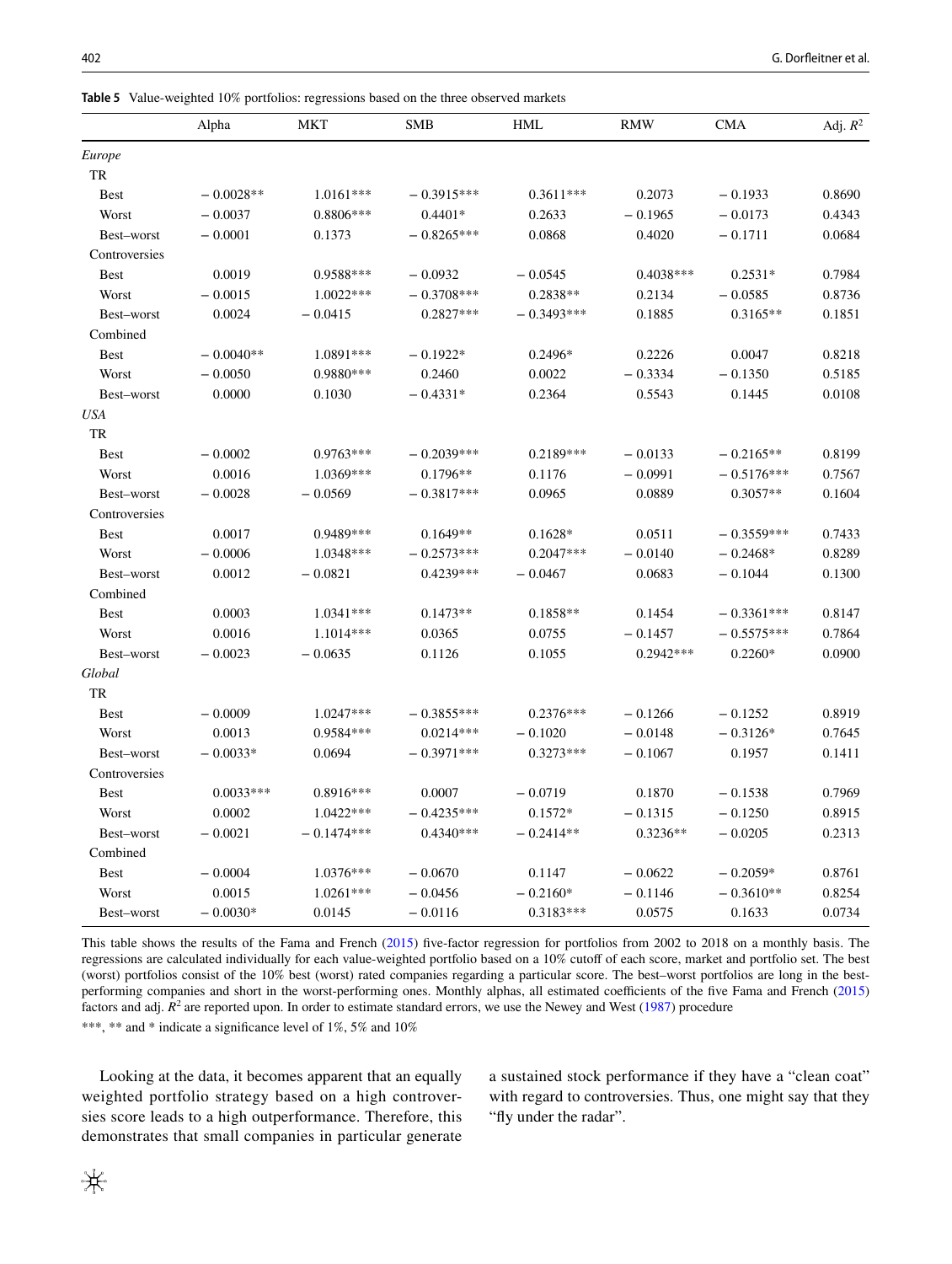Last but not least, the above observations also fnd their refection in the combined score portfolios. On the one hand, the effect of the TR worst portfolios also occurs in the combined score worst portfolios, which are by defnition strongly infuenced by the TR score. On the other hand, it is not surprising that a slight decrease in the returns appears in these portfolios compared with corresponding TR worst portfolios, which can be explained due to the infuence of the controversies score.

To discuss these results against the background of current literature, it is necessary to divide this step into two parts. As already published by previous studies such as Halbritter and Dorfeitner ([2015](#page-18-13)), we confrm the recent observation, being that a market-weighted ESG strategy does not result in ongoing signifcant overperformance, so for this strategy, there is no clear out- or underperformance of best or worst portfolios.

The hypothesis of a positive relationship between the CSP and the CFP of a company (see, e.g., Kempf and Osthof [2007](#page-18-9)) could only partly be confrmed. Evidently, there is no performance loss when investing in ESG portfolios, but the data suggest that there is also no ongoing positive outperformance for companies with high ESG ratings, so for these portfolios, we strongly support the results of Revelli and Viviani ([2015\)](#page-19-0), being that neither weaknesses nor strengths can be detected for value-weighted positive CSP strategies.

However, this is reverted when considering equally weighted portfolios. Remarkably, no signifcant negative performance is detected when investing in best ESG portfolios with an equally weighted strategy. Thus, there are no ESG-based performance losses for investors. Moreover, Statman and Glushkov ([2009\)](#page-19-9) fnd that investors can achieve positive abnormal returns with socially responsible topminus-bottom strategies using equally weighted portfolios. Thus, in relation to the results of our best–worst portfolios, there is no reason for investors to pursue this strategy nowadays because, in particular, the worst portfolios based on the TR score reveal a signifcant overperformance. However, this also stands in contradiction to Auer  $(2016)$  $(2016)$ , who claims that investors should eliminate frms with the worst ESG ratings, whereas we fnd evidence of the fact that these represent some potential for (ESG neutral) investors. Moreover, this finding contradicts even Kempf and Osthoff  $(2007)$  $(2007)$ , who use a long-short strategy and obtain an overperformance. Contrary to this and related to our results, doing good while doing well did not manifest itself at all during our work.

Market efficientists would expect an immediate reaction on the stock market in the face of a controversy. Therefore, no long-term overperformance can be expected with regard to market-efficiency aspects, so it is surprising that there are several corresponding fndings for the controversies score portfolios. Although the occurrences of controversies may be immediately priced by the market, which is indicated by the non-existing underperformance of the worst controversies score portfolio, the absence of controversies appears to be incorrectly evaluated for small companies. The signifcant outperformance of the best-rated companies therefore indicates a less efficient market regarding ESG-based information as discussed by Edmans ([2011\)](#page-18-26), Mynhardt et al. ([2017](#page-18-37)) and Dorfeitner et al. [\(2018\)](#page-18-27). Smaller companies without an unwanted boost in public perception due to a controversy remain "silent saints" so-to-speak and "fy under the radar". The controversies score enables a valuation of controversies that do *not* take place and may therefore be a good tool to enhance ESG investment as it reveals companies with a low amount of scandals with a specifc potential for an increase in market value and stock price.

An additional consideration of the Fama and French factor coefficients yields some interesting insights regarding the diferences between value and equally weighting. First, it can be seen that the market betas are generally around 1, but tend to be lower for value-weighted portfolios. This is not surprising, as smaller companies may have higher market betas and these companies are represented with higher weights in the equally weighted portfolios. Second, we notice that the controversies best, TR worst and combined worst equally weighted portfolios have signifcant positive  $SMB_t$  factor coefficients and reveal a higher absolute value compared to the respective value-weighted portfolios, which is again explainable by the higher weights for smaller companies. Third, the remaining factors show no systematically deviating patterns.

#### **Portfolios based on market capitalization**

To further investigate whether the observed strong overperformance of equally weighted portfolios with low TR ratings and high controversies scores is driven by company size, we divide our dataset at the median of the market capitalization and create new portfolios based on companies with high and low market capitalizations. Table [6](#page-11-0) displays these portfolios based on a 10% cutoff for the European, US and global markets. From this table, it is apparent that the main results remain consistent, namely a signifcant outperformance of portfolios based on small companies with low TR score ratings as well as portfolios based on small companies with fewer controversies and therefore high controversies score.

It also can be seen from Table [6](#page-11-0) that even the valueweighted calculations based on firms with low market capitalization mostly show signifcant and positive alphas for controversies best, TR worst portfolios and ensure our results.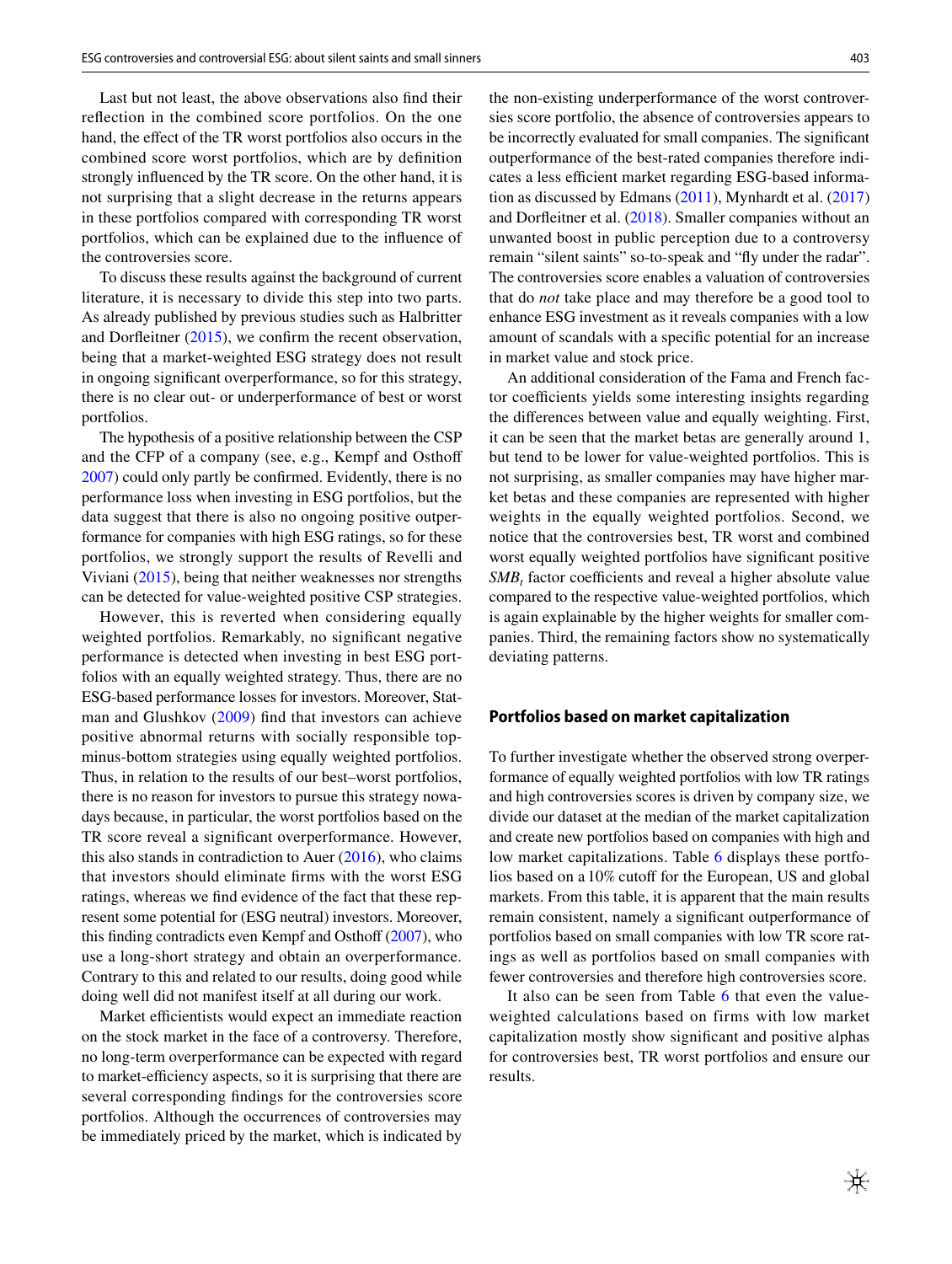|               |           |             | Table 6 Alphas of equally and value-weighted 10% portfolios: regression based on high and low market capitalization                                                                                                                                                                                                                                                                                                                                                                     |                          |                          |                      |             |           |             |             |                                                                                                                                                                                                                                                                        |             |
|---------------|-----------|-------------|-----------------------------------------------------------------------------------------------------------------------------------------------------------------------------------------------------------------------------------------------------------------------------------------------------------------------------------------------------------------------------------------------------------------------------------------------------------------------------------------|--------------------------|--------------------------|----------------------|-------------|-----------|-------------|-------------|------------------------------------------------------------------------------------------------------------------------------------------------------------------------------------------------------------------------------------------------------------------------|-------------|
|               | Europe    |             |                                                                                                                                                                                                                                                                                                                                                                                                                                                                                         |                          | USA                      |                      |             |           | Global      |             |                                                                                                                                                                                                                                                                        |             |
|               | High MC   |             | Low MC                                                                                                                                                                                                                                                                                                                                                                                                                                                                                  |                          | High MC                  |                      | Low MC      |           | High MC     |             | Low MC                                                                                                                                                                                                                                                                 |             |
|               | EN        | ⅀           | E <sub>N</sub>                                                                                                                                                                                                                                                                                                                                                                                                                                                                          | $\breve{\triangleright}$ | EN                       | $\breve{\mathsf{S}}$ | EW          | ₹         | EN          | $\geqslant$ | EW                                                                                                                                                                                                                                                                     | ⅀           |
|               |           |             |                                                                                                                                                                                                                                                                                                                                                                                                                                                                                         |                          |                          |                      |             |           |             |             |                                                                                                                                                                                                                                                                        |             |
| Best          | 0.0014    | $-0.0017$   | 0.0032                                                                                                                                                                                                                                                                                                                                                                                                                                                                                  | 0.0021                   | $0.0023*$                | 0.0007               | $0.0050*$   | 0.0035    | 0.0013      | $-0.0016$   | $0.0058**$                                                                                                                                                                                                                                                             | $0.0046**$  |
| Worst         | 0.0003    | $-0.0043$   | $0.0079***$                                                                                                                                                                                                                                                                                                                                                                                                                                                                             | $0.0047***$              | 0.0005                   | $-0.0013$            | $0.0064***$ | $0.0034*$ | 0.0016      | $-0.0011$   | $0.0107***$                                                                                                                                                                                                                                                            | $0.0057***$ |
| Best-worst    | 0.0001    | 0.0016      | $-0.0057***$                                                                                                                                                                                                                                                                                                                                                                                                                                                                            | $-0.0036*$               | 0.0008                   | 0.0009               | $-0.0024$   | $-0.0009$ | $-0.0013$   | $-0.0016$   | $-0.0059***$                                                                                                                                                                                                                                                           | $-0.0021*$  |
| Controversies |           |             |                                                                                                                                                                                                                                                                                                                                                                                                                                                                                         |                          |                          |                      |             |           |             |             |                                                                                                                                                                                                                                                                        |             |
| Best          | 0.0020    | 0.0011      | $0.0078***$                                                                                                                                                                                                                                                                                                                                                                                                                                                                             | $0.0061***$              | 0.0007                   | 0.0008               | $0.0077***$ | $0.0040*$ | $0.0022***$ | $0.0029*$   | $0.0087***$                                                                                                                                                                                                                                                            | $0.0061***$ |
| Worst         | 0.0024    | $-0.0011$   | 0.0034                                                                                                                                                                                                                                                                                                                                                                                                                                                                                  | 0.0007                   | 0.0013                   | $-0.0005$            | 0.0031      | 0.0012    | $0.0023*$   | $-0.0002$   | 0.0033                                                                                                                                                                                                                                                                 | 0.0019      |
| Best-worst    | $-0.0014$ | 0.0012      | 0.0034                                                                                                                                                                                                                                                                                                                                                                                                                                                                                  | 0.0044                   | $-0.0016$                | 0.0002               | 0.0035      | 0.0018    | $-0.0011$   | 0.0020      | $0.0044**$                                                                                                                                                                                                                                                             | $0.0032*$   |
| Combined      |           |             |                                                                                                                                                                                                                                                                                                                                                                                                                                                                                         |                          |                          |                      |             |           |             |             |                                                                                                                                                                                                                                                                        |             |
| Best          | 0.0001    | $-0.0047**$ | 0.0025                                                                                                                                                                                                                                                                                                                                                                                                                                                                                  | 0.0021                   | 0.0014                   | 0.0005               | $0.0047***$ | 0.0030    | $-0.0002$   | $-0.0020$   | $0.0053***$                                                                                                                                                                                                                                                            | $0.0046**$  |
| Worst         | $-0.0007$ | $-0.0025$   | $0.0055***$                                                                                                                                                                                                                                                                                                                                                                                                                                                                             | $0.0036*$                | 0.0010                   | 0.0015               | $0.0050*$   | 0.0023    | 0.0016      | $-0.0008$   | $0.0085***$                                                                                                                                                                                                                                                            | $0.0042***$ |
| Best-worst    | $-0.0002$ | $-0.0032$   | $-0.0039***$                                                                                                                                                                                                                                                                                                                                                                                                                                                                            | $-0.0025$                | 0.0006<br>$\overline{1}$ | $-0.0021$            | $-0.0013$   | $-0.0003$ | $-0.0028**$ | $-0.0022$   | $0.0042**$<br>L                                                                                                                                                                                                                                                        | $-0.0007$   |
|               |           |             | equally and value-weighted portfolio based on a 10% cutoff of each score, market and portfolio. The calculations are performed on the basis of our dataset divided by the median of the market<br>short in the worst-performing ones. Monthly alphas are reported upon. In order to estimate standard errors, we use the Newey and West (1987) procedure<br>This table shows the alphas of the Fama and French (2015)<br>capitalization. The best (worst) portfolios consist of the 10% |                          |                          |                      |             |           |             |             | five-factor regression for portfolios from 2002 to 2018 on a monthly basis. The regressions are calculated individually for each<br>best (worst) rated companies regarding a particular score. The best-worst portfolios are long in the best-performing companies and |             |
|               |           |             | ***, ** and * indicate a significance level of 1%, 5% and 10%                                                                                                                                                                                                                                                                                                                                                                                                                           |                          |                          |                      |             |           |             |             |                                                                                                                                                                                                                                                                        |             |

| l                                             |
|-----------------------------------------------|
| ł<br>$\sim$                                   |
|                                               |
|                                               |
|                                               |
| ١<br>$\frac{1}{2}$                            |
|                                               |
|                                               |
| research contractor of the second lines.<br>١ |
| ACHEFT CHANGE<br>$\overline{\phantom{a}}$     |
| $\ddot{\phantom{0}}$<br>ر<br>ڊ                |
| í<br>$\vdots$<br>3                            |
|                                               |
|                                               |
| contact in the case of                        |
| i<br>Alph <sup>.</sup>                        |
| َی                                            |

<span id="page-11-0"></span> $\frac{1}{2}$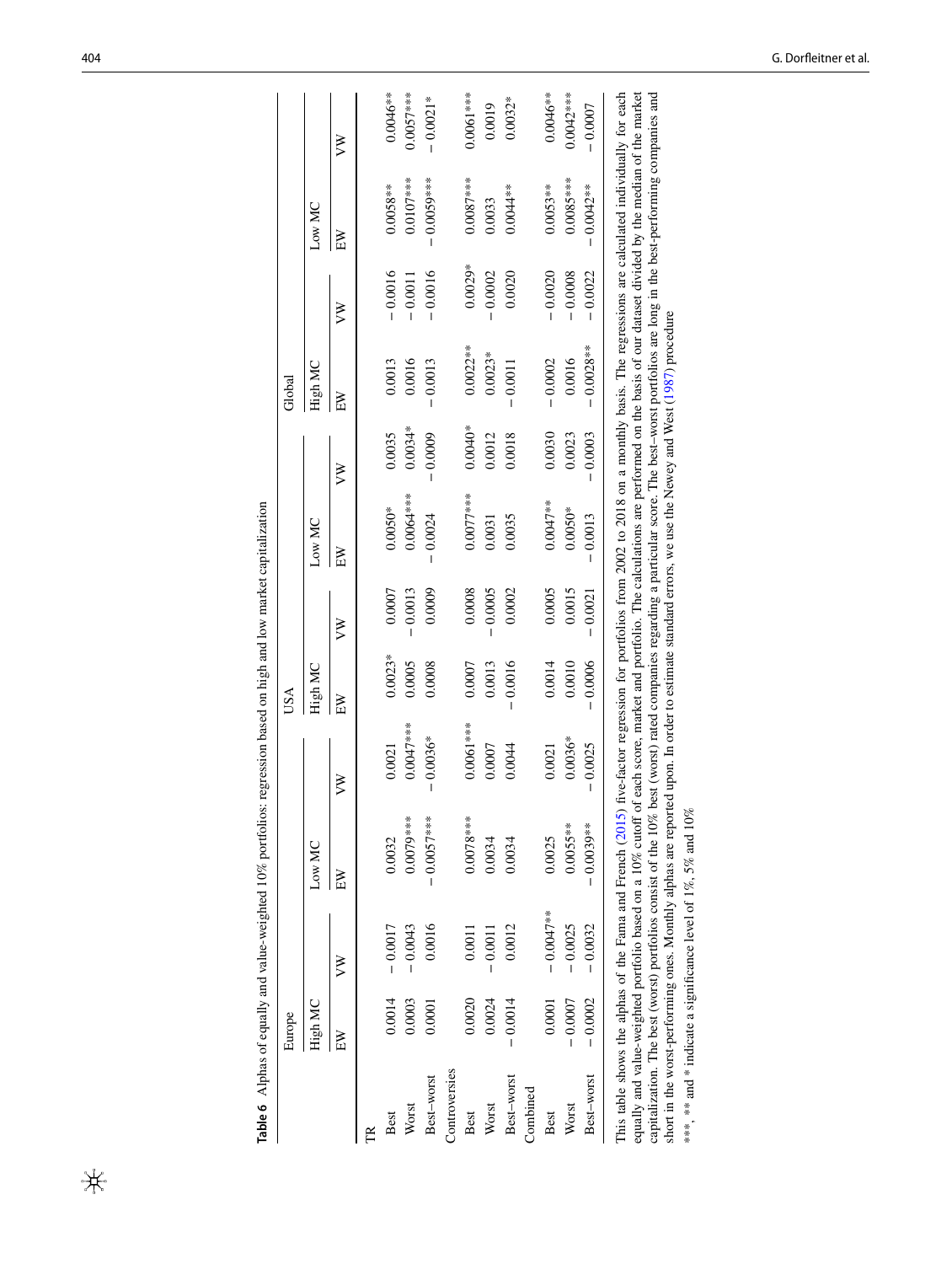<span id="page-12-2"></span>**Table 7** Rank-weighted 10% portfolios: regressions based on

the three observed markets

|               | Europe       |            | <b>USA</b>   |            | Global       |            |
|---------------|--------------|------------|--------------|------------|--------------|------------|
|               | Alpha        | Adj. $R^2$ | Alpha        | Adj. $R^2$ | Alpha        | Adj. $R^2$ |
| TR            |              |            |              |            |              |            |
| <b>Best</b>   | 0.0020       | 0.8718     | 0.0017       | 0.7899     | 0.0022       | 0.8918     |
| Worst         | $0.0057***$  | 0.8716     | $0.0047**$   | 0.8189     | $0.0077***$  | 0.8502     |
| Best-worst    | $-0.0047***$ | 0.3329     | $-0.0040***$ | 0.3344     | $-0.0065***$ | 0.1627     |
| Controversies |              |            |              |            |              |            |
| <b>Best</b>   | $0.0064***$  | 0.8575     | $0.0062***$  | 0.7957     | $0.0079***$  | 0.8777     |
| Worst         | $0.0031*$    | 0.8541     | 0.0014       | 0.8216     | 0.0027       | 0.8667     |
| Best-worst    | 0.0023       | 0.3216     | $0.0038**$   | 0.2049     | $0.0042***$  | 0.2429     |
| Combined      |              |            |              |            |              |            |
| <b>Best</b>   | 0.0010       | 0.8761     | 0.0017       | 0.8177     | 0.0018       | 0.9021     |
| Worst         | $0.0046**$   | 0.8436     | $0.0040*$    | 0.8163     | $0.0063***$  | 0.8515     |
| Best-worst    | $-0.0045**$  | 0.2231     | $-0.0033***$ | 0.1522     | $-0.0056***$ | 0.0992     |

This table shows the results of the Fama and French [\(2015](#page-18-12)) fve-factor regression for portfolios from 2002 to 2018 on a monthly basis. The regressions are calculated individually for each rank-weighted portfolio based on a 10% cutoff of each score, market and portfolio set. The best (worst) portfolios consist of the 10% best (worst) rated companies regarding a particular score. The best–worst portfolios are long in the best-performing companies and short in the worst-performing ones. Monthly alphas and adj.  $R^2$  are reported upon. In order to estimate standard errors, we use the Newey and West ([1987\)](#page-18-44) procedure

\*\*\*, \*\* and \* indicate a significance level of 1%, 5% and 10%

#### <span id="page-12-1"></span>**Rank‑weighted portfolios**

Table [7](#page-12-2) displays best and worst rank-weighted portfolios based on a 10% cutoff for the European, US and global market. When considering these portfolios, nearly all returns of the best and worst portfolios are higher than with the corresponding equally weighted strategies. Based on these calculations, the returns improve by up to  $42.86\%$ <sup>[7](#page-12-3)</sup> for the best, by up to 32.24%<sup>[8](#page-12-4)</sup> for the worst and by up to  $84.28\%$ <sup>[9](#page-12-5)</sup> for the best-minus-worst portfolios, compared with the corresponding equally weighted portfolios. Note that rank-weighted portfolios also reveal a lower signifcance level in terms of *p* values, which indicates a real potential for investors.

On the one hand, there are a number of promising investment strategies for investors who strongly attach importance to ESG scores. As we previously mentioned, the controversies score represents a huge potential for investors in particular, and together with a rank-weighted portfolio strategy the corresponding alphas even increase, so this score describes a way in which to detect companies with a specifc management culture that apparently leads to higher future cash flows and therefore to higher and more significant alphas.

Surprisingly, companies with a high controversies score do not necessarily have a high ESG score. This noteworthy observation remains open for future research.

On the other hand, investors pursuing exactly the opposite strategy also beneft from rank weighting portfolios. This is particularly evident in the outperformance of the TR worst portfolios. Obviously, stronger weightings for frms with very low TR scores lead to signifcant overperformance, which can be traced back to a trade-off interpretation (see Aupperle et al. [1985\)](#page-18-32). In summary, one can conclude that the rank weighting portfolios represent a useful tool for investors who wish to proft from ESG ratings either by investing in high-ranked companies or by investing in low-ranked firms. Finally, to put it in a nutshell: buy the "saints" or invest in the "small sinners".

## <span id="page-12-0"></span>**Robustness checks**

To check our results for robustness, we run some further regressions. First of all, we construct the equally weighted portfolios based on the 20% (instead of 10%) best and worst companies. Again we use the Fama and French ([2015](#page-18-12)) fvefactor regression model. The results are presented in Table [8](#page-13-0) and indicate that all previous results remain materially the same for the 20% equally weighted selection, i.e., an outperformance of the controversies score best and the TR and combined score worst portfolios.

Moreover, with regard to the rank-weighted strategy, the 20% portfolios are also examined. Following the same

<span id="page-12-3"></span><sup>7</sup> This displays the improvement in annual returns from 0.0693 to 0.0990 of the global controversies best portfolio.

<span id="page-12-4"></span><sup>8</sup> This displays the improvement in annual returns from 0.0428 to 0.0566 of the Europe combined worst portfolio.

<span id="page-12-5"></span> $9$  This displays the improvement in annual returns from 0.0280 to 0.0516 of the global controversies best–worst portfolio.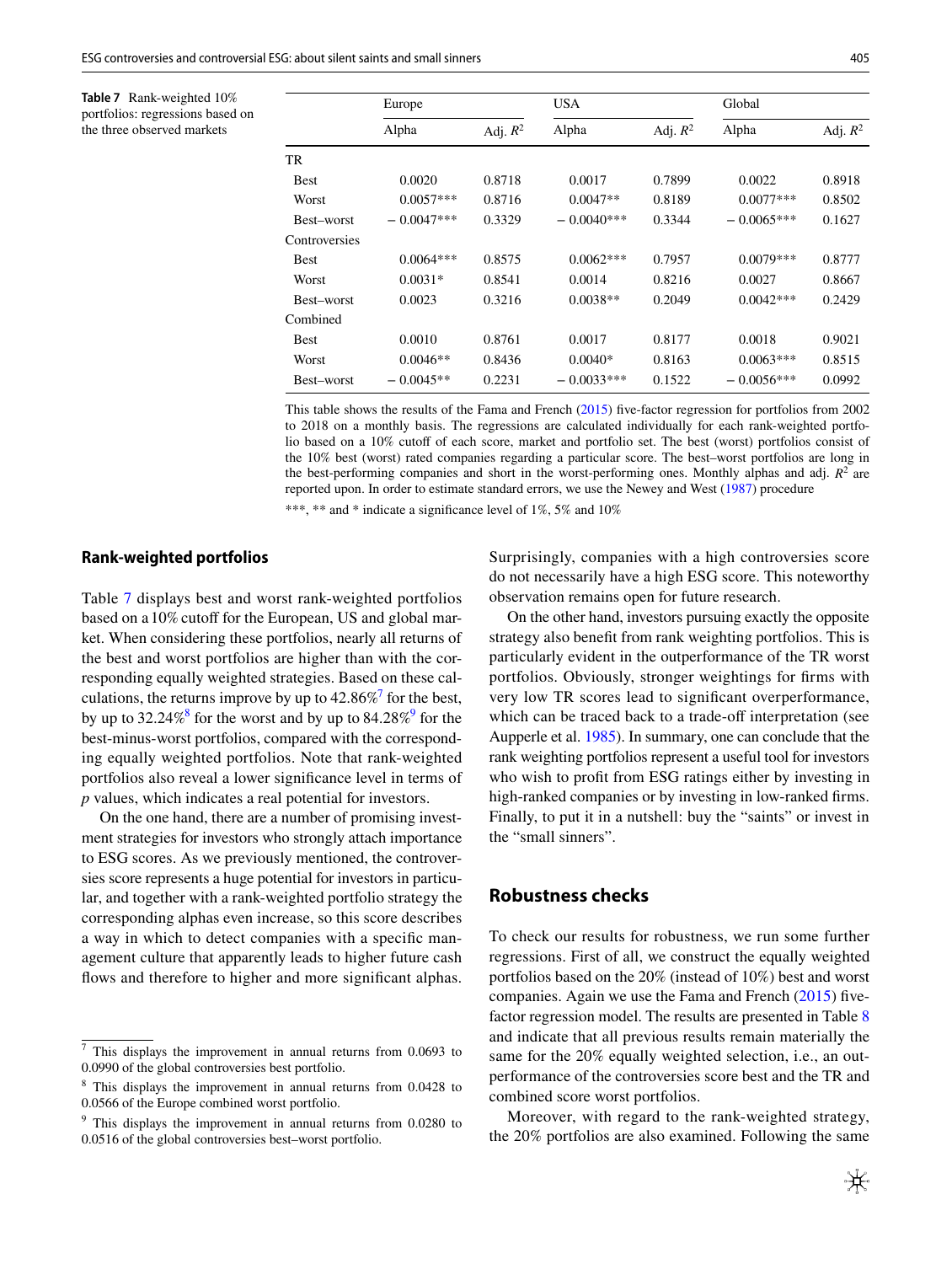<span id="page-13-0"></span>**Table 8** Equally weighted 20% portfolios: regressions based on the three observed markets

|               | Europe       |            | <b>USA</b>   |            | Global       |            |
|---------------|--------------|------------|--------------|------------|--------------|------------|
|               | Alpha        | Adj. $R^2$ | Alpha        | Adj. $R^2$ | Alpha        | Adj. $R^2$ |
| TR            |              |            |              |            |              |            |
| <b>Best</b>   | 0.0014       | 0.8956     | 0.0020       | 0.8297     | $0.0023*$    | 0.9044     |
| Worst         | $0.0043**$   | 0.8871     | $0.0041**$   | 0.8549     | $0.0059***$  | 0.8804     |
| Best-worst    | $-0.0039***$ | 0.4758     | $-0.0031***$ | 0.4006     | $-0.0046***$ | 0.2167     |
| Controversies |              |            |              |            |              |            |
| <b>Best</b>   | $0.0051***$  | 0.8952     | $0.0038**$   | 0.8102     | $0.0046***$  | 0.8780     |
| Worst         | 0.0018       | 0.8854     | 0.0017       | 0.8279     | 0.0021       | 0.8854     |
| Best-worst    | $0.0024**$   | 0.274      | 0.0011       | 0.0577     | 0.0015       | 0.1443     |
| Combined      |              |            |              |            |              |            |
| <b>Best</b>   | 0.0020       | 0.8860     | 0.0023       | 0.8226     | $0.0026*$    | 0.9103     |
| Worst         | $0.0030*$    | 0.8864     | $0.0030**$   | 0.8549     | $0.0053***$  | 0.8850     |
| Best-worst    | $-0.0019*$   | 0.2459     | $-0.0018**$  | 0.0850     | $-0.0038***$ | 0.0920     |

This table shows the results of the Fama and French [\(2015](#page-18-12)) fve-factor regression for portfolios from 2002 to 2018 on a monthly basis. The regressions are calculated individually for each equally weighted portfolio based on a 20% cutof of each score, market and portfolio set. The best (worst) portfolios consist of the 20% best (worst) rated companies regarding a particular score. The best–worst portfolios are long in the best-performing companies and short in the worst-performing ones. Monthly alphas and adj.  $R^2$  are reported upon. In order to estimate standard errors, we use the Newey and West ([1987\)](#page-18-44) procedure

\*\*\*, \*\* and \* indicate a significance level of 1%, 5% and 10%

<span id="page-13-1"></span>**Table 9** Rank-weighted 20% portfolios: regressions based on the three observed markets

|               | Europe       |            | <b>USA</b>   |            | Global       |            |
|---------------|--------------|------------|--------------|------------|--------------|------------|
|               | Alpha        | Adj. $R^2$ | Alpha        | Adj. $R^2$ | Alpha        | Adj. $R^2$ |
| TR            |              |            |              |            |              |            |
| <b>Best</b>   | 0.0018       | 0.8884     | 0.0016       | 0.8214     | $0.0024*$    | 0.9012     |
| Worst         | $0.0049***$  | 0.8853     | $0.0041**$   | 0.8455     | $0.0069***$  | 0.8728     |
| Best-worst    | $-0.0042***$ | 0.4182     | $-0.0035***$ | 0.4105     | $-0.0056***$ | 0.1868     |
| Controversies |              |            |              |            |              |            |
| <b>Best</b>   | $0.0053***$  | 0.8838     | $0.0046**$   | 0.8128     | $0.0057***$  | 0.8789     |
| Worst         | 0.0022       | 0.8772     | 0.0016       | 0.8311     | 0.0022       | 0.8804     |
| Best-worst    | $0.0021*$    | 0.3409     | 0.0020       | 0.1333     | $0.0025**$   | 0.2523     |
| Combined      |              |            |              |            |              |            |
| <b>Best</b>   | 0.0015       | 0.8831     | 0.0022       | 0.8184     | $0.0023*$    | 0.9056     |
| Worst         | $0.0041**$   | 0.8738     | $0.0036**$   | 0.8416     | $0.0058***$  | 0.8729     |
| Best-worst    | $-0.0036***$ | 0.2667     | $-0.0025***$ | 0.1275     | $-0.0045***$ | 0.1019     |

This table shows the results of the Fama and French [\(2015](#page-18-12)) fve-factor regression for portfolios from 2002 to 2018 on a monthly basis. The regressions are calculated individually for each rank-weighted portfolio based on a 20% cutof of each score, market and portfolio set. The best (worst) portfolios consist of the 20% best (worst) rated companies regarding a particular score. The best–worst portfolios are long in the best-performing companies and short in the worst-performing ones. Monthly alphas and adj.  $R^2$  are reported upon. In order to estimate standard errors, we use the Newey and West ([1987\)](#page-18-44) procedure \*\*\*, \*\* and \* indicate a significance level of 1%, 5% and 10%

procedure, this leads to the results displayed in Table [9.](#page-13-1) Also, in this case, all results of previous calculations remain approximately unchanged. Compared with the 20% equally weighted portfolios, most of the alphas are higher. For instance, we can observe an almost 20% increase in the alpha of the controversies best portfolio in the global market from 0.0046 to 0.0055, both being signifcant at a 1% level.

As a next step, we divide our portfolios into bull and bear market periods to monitor how the portfolio strategies perform in diferent market phases. The results are shown in Table [10.](#page-14-0) The data suggest that the majority of the strategies work in bull markets. Moreover, one argument against this cannot be ignored: In our investigation period, there were mostly bullish phases and only a few bearish time periods,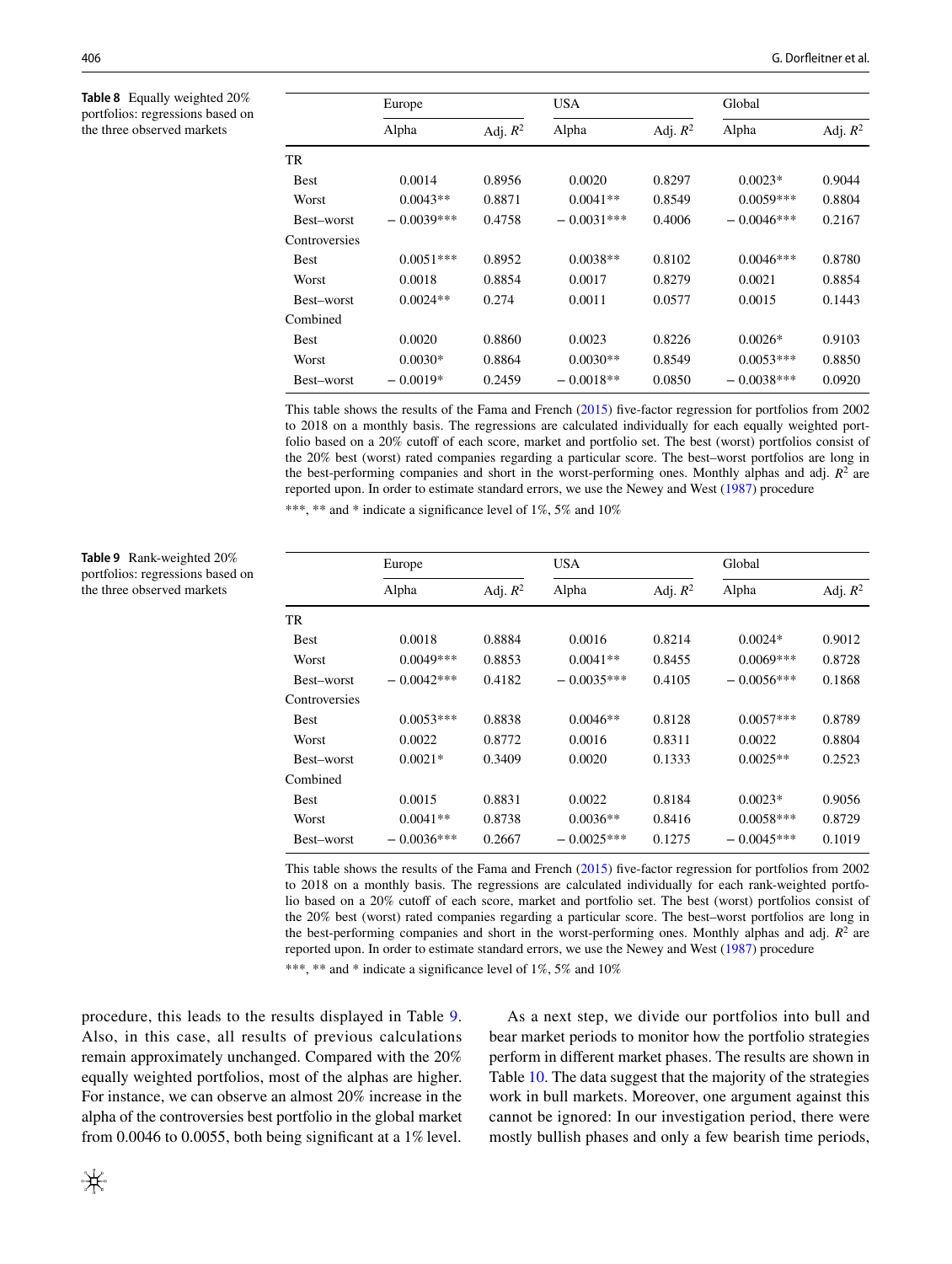<span id="page-14-0"></span>

| 1                       |
|-------------------------|
|                         |
|                         |
|                         |
|                         |
| .<br>.<br>.<br>.        |
|                         |
|                         |
|                         |
|                         |
|                         |
|                         |
|                         |
|                         |
| hant                    |
|                         |
|                         |
| į                       |
| an A                    |
| $\overline{\mathbb{Z}}$ |
|                         |
|                         |
|                         |
|                         |
|                         |
|                         |
|                         |
|                         |
|                         |
|                         |
|                         |
|                         |

|               | Table 10 Bull and bear market portfolios<br>Europe                                                       |            |            |                     | USA                                                                                                                                                                                                                                                                                                                                                                                                                                                                                                                                               |            |            |            | Global       |            |            |            |
|---------------|----------------------------------------------------------------------------------------------------------|------------|------------|---------------------|---------------------------------------------------------------------------------------------------------------------------------------------------------------------------------------------------------------------------------------------------------------------------------------------------------------------------------------------------------------------------------------------------------------------------------------------------------------------------------------------------------------------------------------------------|------------|------------|------------|--------------|------------|------------|------------|
|               | Alpha bull                                                                                               | Adj. $R^2$ | Alpha bear | Adj. R <sup>2</sup> | Alpha bull                                                                                                                                                                                                                                                                                                                                                                                                                                                                                                                                        | Adj. $R^2$ | Alpha bear | Adj. $R^2$ | Alpha bull   | Adj. $R^2$ | Alpha bear | Adj. $R^2$ |
|               |                                                                                                          |            |            |                     |                                                                                                                                                                                                                                                                                                                                                                                                                                                                                                                                                   |            |            |            |              |            |            |            |
| Best          | 0.0003                                                                                                   | 0.8743     | 0.0005     | 0.8840              | 0.0000                                                                                                                                                                                                                                                                                                                                                                                                                                                                                                                                            | 0.8404     | $0.0186*$  | 0.7629     | 0.0008       | 0.8943     | $0.0127**$ | 0.9186     |
| Worst         | $0.0042***$                                                                                              | 0.8550     | $-0.0002$  | 0.9132              | $0.0030**$                                                                                                                                                                                                                                                                                                                                                                                                                                                                                                                                        | 0.8140     | 0.0148     | 0.8067     | $0.0051***$  | 0.8276     | $0.0104**$ | 0.9259     |
| Best-worst    | $-0.0048***$                                                                                             | 0.3944     | $-0.0006$  | 0.4646              | $-0.0039***$                                                                                                                                                                                                                                                                                                                                                                                                                                                                                                                                      | 0.4258     | 0.0022     | 0.2103     | $-0.0053***$ | 0.2048     | 0.0009     | 0.3559     |
| Controversies |                                                                                                          |            |            |                     |                                                                                                                                                                                                                                                                                                                                                                                                                                                                                                                                                   |            |            |            |              |            |            |            |
| Best          | $0.0048***$                                                                                              | 0.8129     | 0.0058     | 0.8750              | $0.0033*$                                                                                                                                                                                                                                                                                                                                                                                                                                                                                                                                         | 0.7553     | $0.0151*$  | 0.7963     | $0.0049***$  | 0.8410     | $0.0107*$  | 0.8914     |
| Worst         | 0.0003                                                                                                   | 0.8578     | $-0.0007$  | 0.8780              | 0.0000                                                                                                                                                                                                                                                                                                                                                                                                                                                                                                                                            | 0.8214     | 0.0160     | 0.7485     | 0.0001       | 0.8666     | $0.0130**$ | 0.8729     |
| Best-worst    | $0.0036***$                                                                                              | 0.3118     | 0.0052     | 0.5556              | 0.0023                                                                                                                                                                                                                                                                                                                                                                                                                                                                                                                                            | 0.1195     | 0.0023     | $-0.0921$  | $0.0037***$  | 0.2072     | $-0.0037$  | 0.6243     |
| Combined      |                                                                                                          |            |            |                     |                                                                                                                                                                                                                                                                                                                                                                                                                                                                                                                                                   |            |            |            |              |            |            |            |
| Best          | 0.0003                                                                                                   | 0.8755     | $-0.0004$  | 0.8502              | $-0.0002$                                                                                                                                                                                                                                                                                                                                                                                                                                                                                                                                         | 0.8349     | 0.0142     | 0.7520     | 0.0009       | 0.8842     | $0.0084**$ | 0.9166     |
| Worst         | 0.0033                                                                                                   | 0.8174     | $-0.0051*$ | 0.8999              | $0.0033***$                                                                                                                                                                                                                                                                                                                                                                                                                                                                                                                                       | 0.8102     | 0.0143     | 0.8099     | $0.0044***$  | 0.8242     | $0.0101**$ | 0.9055     |
| Best-worst    | $-0.0039**$                                                                                              | 0.1933     | 0.0034     | 0.0940              | $-0.0044***$                                                                                                                                                                                                                                                                                                                                                                                                                                                                                                                                      | 0.1514     | $-0.0015$  | 0.0100     | $-0.0044***$ | 0.0748     | $-0.0031$  | 0.3928     |
|               | This table shows the results of the Fama and French (2015)<br>we use the Newey and West (1987) procedure |            |            |                     | individually for each equally weighted portfolio based on each score, market and portfolios set. The best (worst) portfolios consist of the best (worst) rated companies regarding a particular score.<br>five-factor regression for portfolios from 2002 to 2018 divided into bull and bear market periods. The regressions are calculated<br>The best-worst portfollos are long in the best-performing companies and short in the worst-performing ones. Monthly alphas and adj. $R^2$ are reported upon. In order to estimate standard errors, |            |            |            |              |            |            |            |
|               | ***, *** and * indicate a significance level of 1%, 5% and 10%                                           |            |            |                     |                                                                                                                                                                                                                                                                                                                                                                                                                                                                                                                                                   |            |            |            |              |            |            |            |

米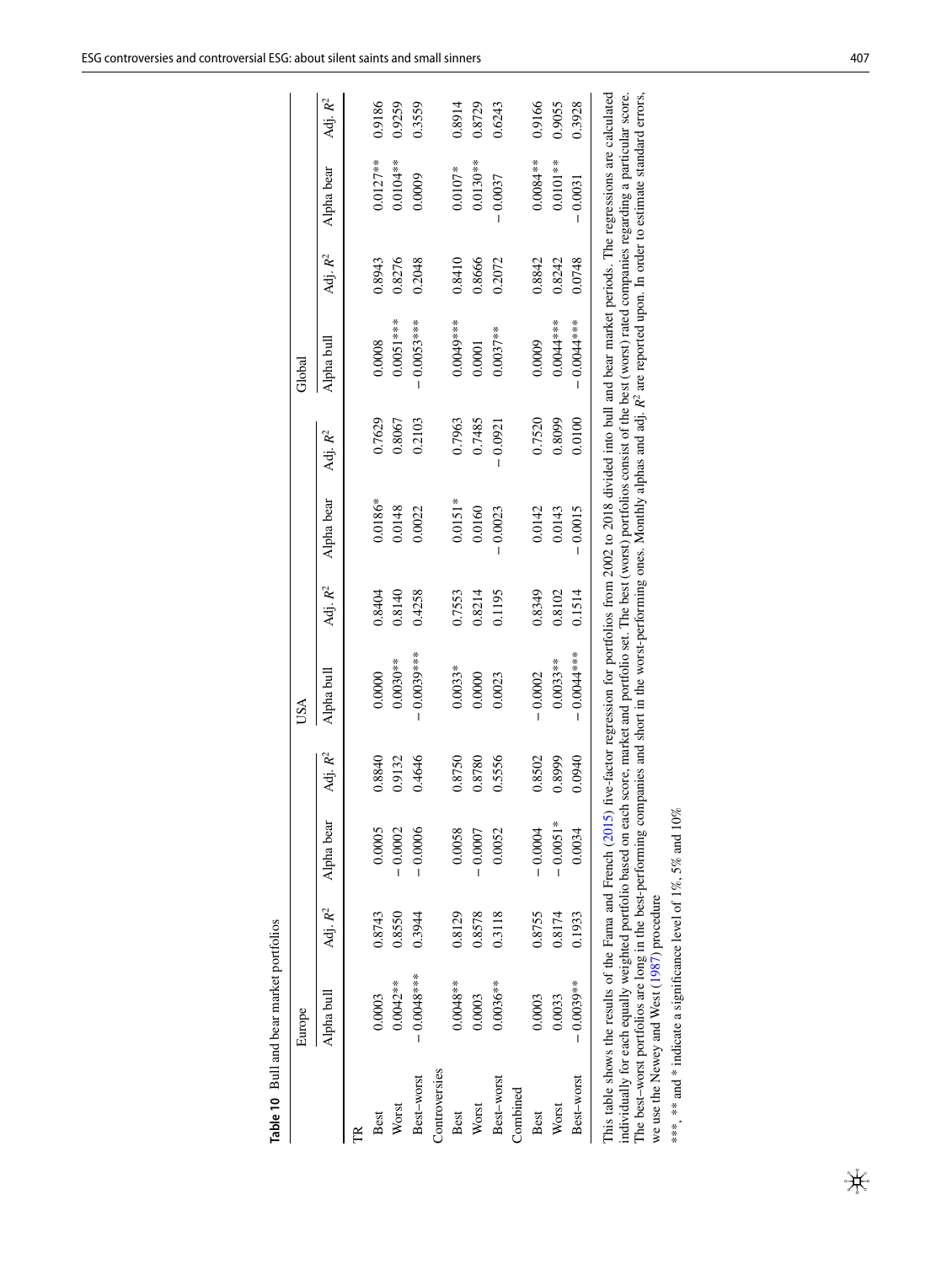|               | Europe                                                        |                     |                                                                                                                                                                                                                                                                                                                                                                                                                                                                                                                                                                                                      |                     | USA          |                     |              |                     | Global                                                                                                                               |                     |              |                     |
|---------------|---------------------------------------------------------------|---------------------|------------------------------------------------------------------------------------------------------------------------------------------------------------------------------------------------------------------------------------------------------------------------------------------------------------------------------------------------------------------------------------------------------------------------------------------------------------------------------------------------------------------------------------------------------------------------------------------------------|---------------------|--------------|---------------------|--------------|---------------------|--------------------------------------------------------------------------------------------------------------------------------------|---------------------|--------------|---------------------|
|               | $10\%$                                                        |                     | 20%                                                                                                                                                                                                                                                                                                                                                                                                                                                                                                                                                                                                  |                     | 10%          |                     | 20%          |                     | 10%                                                                                                                                  |                     | 20%          |                     |
|               | Alpha                                                         | Adj. $\mathbb{R}^2$ | Alpha                                                                                                                                                                                                                                                                                                                                                                                                                                                                                                                                                                                                | Adj. $\mathbb{R}^2$ | Alpha        | Adj. $\mathbb{R}^2$ | Alpha        | Adj. $\mathbb{R}^2$ | Alpha                                                                                                                                | Adj. $\mathbb{R}^2$ | Alpha        | Adj. $\mathbb{R}^2$ |
| 臣             |                                                               |                     |                                                                                                                                                                                                                                                                                                                                                                                                                                                                                                                                                                                                      |                     |              |                     |              |                     |                                                                                                                                      |                     |              |                     |
| Best          |                                                               |                     |                                                                                                                                                                                                                                                                                                                                                                                                                                                                                                                                                                                                      |                     |              |                     |              |                     |                                                                                                                                      |                     |              |                     |
| $4/02 - 3/10$ | 0.0029                                                        | 0.8772              | 0.0021                                                                                                                                                                                                                                                                                                                                                                                                                                                                                                                                                                                               | 0.8896              | $0.0053*$    | 0.8049              | $0.0056**$   | 0.8156              | $0.0057**$                                                                                                                           | 0.8991              | $0.0051**$   | 0.9044              |
| $4/10 - 3/18$ | 0.0004                                                        | 0.8936              | 0.0009                                                                                                                                                                                                                                                                                                                                                                                                                                                                                                                                                                                               | 0.9052              | 0.0009       | 0.8655              | $-0.0010$    | 0.8689              | 0.0008                                                                                                                               | 0.9145              | $-0.0005$    | 0.9108              |
| Worst         |                                                               |                     |                                                                                                                                                                                                                                                                                                                                                                                                                                                                                                                                                                                                      |                     |              |                     |              |                     |                                                                                                                                      |                     |              |                     |
| $4/02 - 3/10$ | $0.0068***$                                                   | 0.8848              | $0.0066**$                                                                                                                                                                                                                                                                                                                                                                                                                                                                                                                                                                                           | 0.8886              | $0.0062**$   | 0.8308              | $0.00645**$  | 0.8418              | $0.0098***$                                                                                                                          | 0.8981              | $0.0089***$  | 0.8909              |
| $4/10 - 3/18$ | 0.0029                                                        | 0.8794              | 0.0019                                                                                                                                                                                                                                                                                                                                                                                                                                                                                                                                                                                               | 0.8916              | $0.0040**$   | 0.8453              | $0.0030*$    | 0.8835              | $0.0043**$                                                                                                                           | 0.8232              | $0.0029*$    | 0.8709              |
| Best-worst    |                                                               |                     |                                                                                                                                                                                                                                                                                                                                                                                                                                                                                                                                                                                                      |                     |              |                     |              |                     |                                                                                                                                      |                     |              |                     |
| $4/02 - 3/10$ | $-0.0057$ ***                                                 | 0.3237              | $-0.0064***$                                                                                                                                                                                                                                                                                                                                                                                                                                                                                                                                                                                         | 0.4403              | $-0.0028*$   | 0.2938              | $-0.0027**$  | 0.2843              | $-0.0000$                                                                                                                            | 0.2234              | $-0.0057***$ | 0.2416              |
| $4/10 - 3/18$ | $-0.0026$                                                     | 0.4556              | $-0.0011$                                                                                                                                                                                                                                                                                                                                                                                                                                                                                                                                                                                            | 0.5545              | $-0.0051***$ | 0.5220              | $-0.001$ *** | 0.6138              | $-0.0052***$                                                                                                                         | 0.2282              | $-0.0035***$ | 0.2776              |
| Controversies |                                                               |                     |                                                                                                                                                                                                                                                                                                                                                                                                                                                                                                                                                                                                      |                     |              |                     |              |                     |                                                                                                                                      |                     |              |                     |
| Best          |                                                               |                     |                                                                                                                                                                                                                                                                                                                                                                                                                                                                                                                                                                                                      |                     |              |                     |              |                     |                                                                                                                                      |                     |              |                     |
| $4/02 - 3/10$ | $0.0076***$                                                   | 0.8817              | $0.0083***$                                                                                                                                                                                                                                                                                                                                                                                                                                                                                                                                                                                          | 0.9039              | $0.0096***$  | 0.8036              | $0.0078***$  | 0.8066              | $0.0084***$                                                                                                                          | 0.9047              | $0.0070***$  | 0.9068              |
| $4/10 - 3/18$ | 0.0028                                                        | 0.8273              | 0.0019                                                                                                                                                                                                                                                                                                                                                                                                                                                                                                                                                                                               | 0.8957              | 0.0016       | 0.7811              | 0.0010       | 0.8302              | $0.0035***$                                                                                                                          | 0.8420              | 0.0023       | 0.8439              |
| Worst         |                                                               |                     |                                                                                                                                                                                                                                                                                                                                                                                                                                                                                                                                                                                                      |                     |              |                     |              |                     |                                                                                                                                      |                     |              |                     |
| $4/02 - 3/10$ | 0.0040                                                        | 0.8762              | 0.0030                                                                                                                                                                                                                                                                                                                                                                                                                                                                                                                                                                                               | 0.8895              | $0.0067***$  | 0.8078              | $0.0056**$   | 0.8233              | $0.0057***$                                                                                                                          | 0.8766              | $0.0053**$   | 0.8903              |
| $4/10 - 3/18$ | $-0.0003$                                                     | 0.8710              | 0.0002                                                                                                                                                                                                                                                                                                                                                                                                                                                                                                                                                                                               | 0.8889              | 0.0019       | 0.8566              | 0.0013       | 0.8446              | 0.0014                                                                                                                               | 0.8815              | 0.0013       | 0.8895              |
| Best-worst    |                                                               |                     |                                                                                                                                                                                                                                                                                                                                                                                                                                                                                                                                                                                                      |                     |              |                     |              |                     |                                                                                                                                      |                     |              |                     |
| $4/02 - 3/10$ | 0.0017                                                        | 0.3875              | $0.0034*$                                                                                                                                                                                                                                                                                                                                                                                                                                                                                                                                                                                            | 0.2931              | 0.0010       | 0.1029              | $-0.0014$    | 0.0883              | 0.0008                                                                                                                               | 0.3832              | $-0.0002$    | 0.3262              |
| $4/10 - 3/18$ | 0.0029                                                        | 0.2537              | 0.0015                                                                                                                                                                                                                                                                                                                                                                                                                                                                                                                                                                                               | 0.2737              | 0.0033       | 0.1174              | $-0.0029**$  | 0.2917              | $0.0047**$                                                                                                                           | 0.1271              | $0.0035*$    | 0.0759              |
| Combined      |                                                               |                     |                                                                                                                                                                                                                                                                                                                                                                                                                                                                                                                                                                                                      |                     |              |                     |              |                     |                                                                                                                                      |                     |              |                     |
| Best          |                                                               |                     |                                                                                                                                                                                                                                                                                                                                                                                                                                                                                                                                                                                                      |                     |              |                     |              |                     |                                                                                                                                      |                     |              |                     |
| $4/02 - 3/10$ | 0.0004                                                        | 0.8746              | 0.0021                                                                                                                                                                                                                                                                                                                                                                                                                                                                                                                                                                                               | 0.8819              | $0.0059**$   | 0.8089              | $0.0063**$   | 0.8089              | $0.0046**$                                                                                                                           | 0.9044              | $0.0058**$   | 0.9113              |
| $4/10 - 3/18$ | 0.0065                                                        | 0.8946              | 0.0015                                                                                                                                                                                                                                                                                                                                                                                                                                                                                                                                                                                               | 0.8909              | 0.0018       | 0.8559              | 0.0010       | 0.8581              | 0.0006                                                                                                                               | 0.8984              | 0.0006       | 0.9142              |
| Worst         |                                                               |                     |                                                                                                                                                                                                                                                                                                                                                                                                                                                                                                                                                                                                      |                     |              |                     |              |                     |                                                                                                                                      |                     |              |                     |
| $4/02 - 3/10$ | 0.0039                                                        | 0.8806              | $0.0048*$                                                                                                                                                                                                                                                                                                                                                                                                                                                                                                                                                                                            | 0.8843              | $0.0067**$   | 0.8289              | $0.0058**$   | 0.8441              | $0.0088***$                                                                                                                          | 0.8905              | $0.0084***$  | 0.8987              |
| $4/10 - 3/18$ | 0.0021                                                        | 0.8226              | 0.0011                                                                                                                                                                                                                                                                                                                                                                                                                                                                                                                                                                                               | 0.8954              | $0.0093**$   | 0.8560              | 0.0018       | 0.8834              | $0.0033*$                                                                                                                            | 0.8335              | 0.0021       | 0.8737              |
| Best-worst    |                                                               |                     |                                                                                                                                                                                                                                                                                                                                                                                                                                                                                                                                                                                                      |                     |              |                     |              |                     |                                                                                                                                      |                     |              |                     |
| $4/02 - 3/10$ | $-0.0054***$                                                  | 0.1895              | $-0.0046**$                                                                                                                                                                                                                                                                                                                                                                                                                                                                                                                                                                                          | 0.1812              | $0.0027*$    | 0.1291              | $-0.0014$    | 0.0883              | $0.0060***$                                                                                                                          | 0.2206              | $-0.0045***$ | 0.2128              |
| $4/10 - 3/18$ | $-0.0016$                                                     | 0.2368              | 0.0002                                                                                                                                                                                                                                                                                                                                                                                                                                                                                                                                                                                               | 0.3785              | $0.0059***$  | 0.3071              | $-0.0029***$ | 0.2917              | $-0.0041**$                                                                                                                          | 0.1694              | $-0.0029**$  | 0.1757              |
|               | best-performing companies and short in the worst-performing   |                     | April 2002 to March 2010 and the second from April 2010 until April 2018. The regressions are calculated individually for each equally weighted portfolio based on a 10% and 20% cutoff of<br>each score, market and portfolio set. The best (worst) portfolios consist of the 10% and 20% best (worst) rated companies regarding a particular score. The best-worst portfolios are long in the<br>This table shows the results of the Fama and French (2015) five-factor regression for portfolios from 2002 to 2018 on a monthly basis divided into two subperiods. The first subperiod dates from |                     |              |                     |              |                     | ones. Monthly alphas and adj. $R^2$ are reported upon. In order to estimate standard errors, we use the Newey and West (1987) proce- |                     |              |                     |
| dure          | ***, ** and * indicate a significance level of 1%, 5% and 10% |                     |                                                                                                                                                                                                                                                                                                                                                                                                                                                                                                                                                                                                      |                     |              |                     |              |                     |                                                                                                                                      |                     |              |                     |
|               |                                                               |                     |                                                                                                                                                                                                                                                                                                                                                                                                                                                                                                                                                                                                      |                     |              |                     |              |                     |                                                                                                                                      |                     |              |                     |

<span id="page-15-0"></span> $\frac{1}{\sqrt{2}}$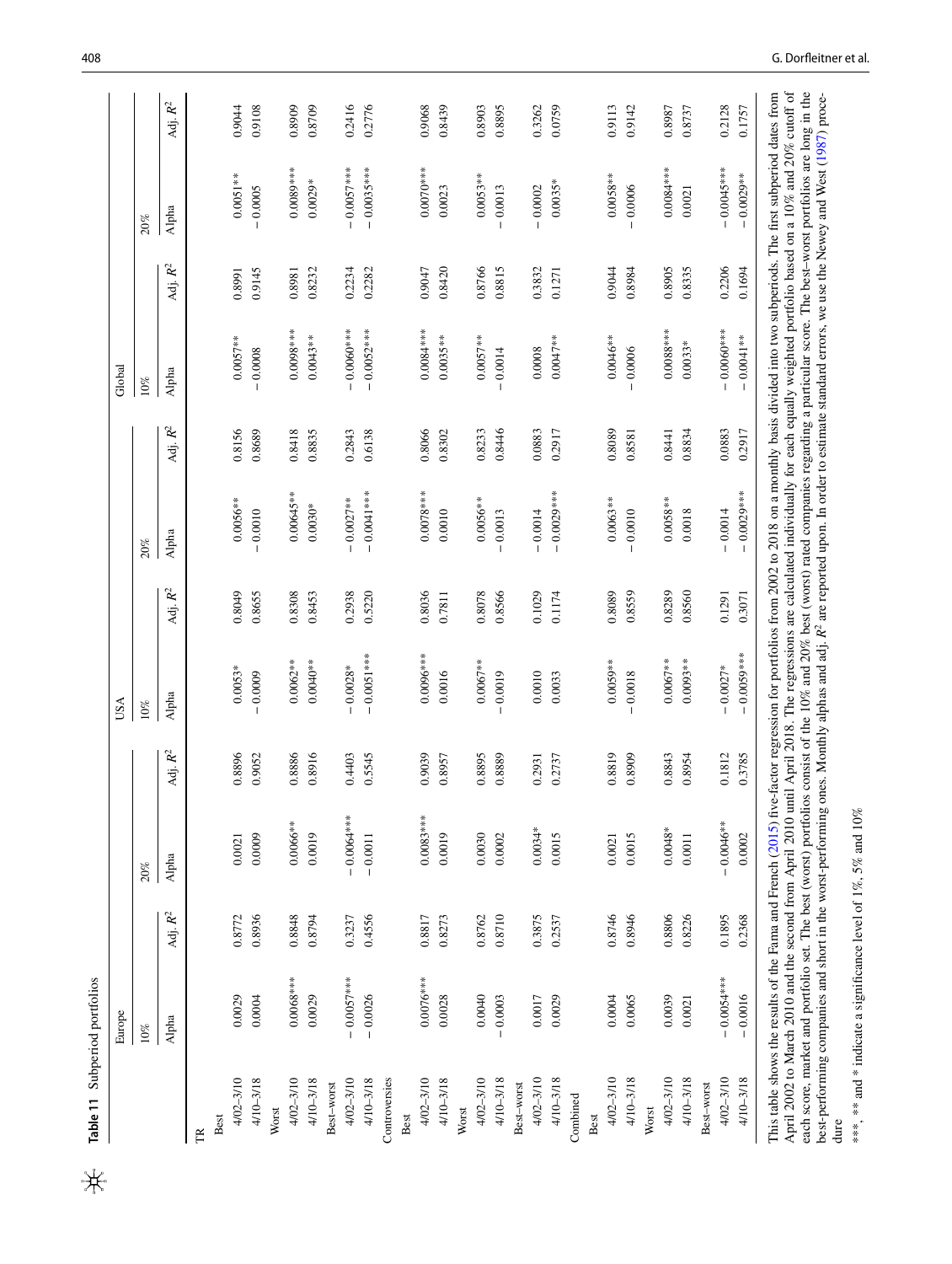|               |             |              | Table 12 Alphas of equally and value-weighted 20% portfolios: regression based on high and low market capitalization                                                                                                                                                                                                                                                                                                                                                                                                                                         |             |           |             |              |                       |             |             |                                                                                                                                                                                                                                                                      |               |
|---------------|-------------|--------------|--------------------------------------------------------------------------------------------------------------------------------------------------------------------------------------------------------------------------------------------------------------------------------------------------------------------------------------------------------------------------------------------------------------------------------------------------------------------------------------------------------------------------------------------------------------|-------------|-----------|-------------|--------------|-----------------------|-------------|-------------|----------------------------------------------------------------------------------------------------------------------------------------------------------------------------------------------------------------------------------------------------------------------|---------------|
|               | Europe      |              |                                                                                                                                                                                                                                                                                                                                                                                                                                                                                                                                                              |             | USA       |             |              |                       | Global      |             |                                                                                                                                                                                                                                                                      |               |
|               | High MC     |              | Low MC                                                                                                                                                                                                                                                                                                                                                                                                                                                                                                                                                       |             | High MC   |             | Low MC       |                       | High MC     |             | Low MC                                                                                                                                                                                                                                                               |               |
|               | EN          | $\geqslant$  | EN                                                                                                                                                                                                                                                                                                                                                                                                                                                                                                                                                           | ₹           | EN        | $\geqslant$ | $\mathbb{E}$ | $\breve{\varepsilon}$ | EW          | $\geqslant$ | $E$ W                                                                                                                                                                                                                                                                | $\geqslant$   |
|               |             |              |                                                                                                                                                                                                                                                                                                                                                                                                                                                                                                                                                              |             |           |             |              |                       |             |             |                                                                                                                                                                                                                                                                      |               |
| Best          | 0.0010      | $-0.0026***$ | 0.0029                                                                                                                                                                                                                                                                                                                                                                                                                                                                                                                                                       | 0.0019      | 0.0013    | $-0.0003$   | 0.0042       | 0.0028                | 0.0014      | $-0.0010$   | $0.0048***$                                                                                                                                                                                                                                                          | $0.0035**$    |
| Worst         | 0.0004      | $-0.0025$    | $0.0057**$                                                                                                                                                                                                                                                                                                                                                                                                                                                                                                                                                   | $0.0027*$   | $-0.0006$ | $-0.0012$   | $0.0062***$  | $0.0037***$           | 0.0008      | $-0.0002$   | $0.0092***$                                                                                                                                                                                                                                                          | $0.0052***$   |
| Best-worst    | $-0.0003$   | $-0.0011$    | $-0.0038***$                                                                                                                                                                                                                                                                                                                                                                                                                                                                                                                                                 | $-0.0017$   | 0.0009    | $-0.0001$   | $-0.0030**$  | $-0.0019*$            | $-0.0004$   | $-0.0018$   | $-0.0054***$                                                                                                                                                                                                                                                         | $-0.0027$ *** |
| Controversies |             |              |                                                                                                                                                                                                                                                                                                                                                                                                                                                                                                                                                              |             |           |             |              |                       |             |             |                                                                                                                                                                                                                                                                      |               |
| Best          | $0.0032***$ | 0.0014       | $0.0065***$                                                                                                                                                                                                                                                                                                                                                                                                                                                                                                                                                  | $0.0053***$ | $-0.0004$ | $-0.0003$   | $0.0077***$  | $0.0047**$            | 0.0008      | 0.0014      | $0.0077***$                                                                                                                                                                                                                                                          | $0.0050***$   |
| Worst         | 0.0005      | $-0.0008$    | 0.0033                                                                                                                                                                                                                                                                                                                                                                                                                                                                                                                                                       | 0.0014      | 0.0005    | $-0.0005$   | $0.0055*$    | 0.0028                | 0.0014      | 0.0002      | $0.0053**$                                                                                                                                                                                                                                                           | $0.0035*$     |
| Best-worst    | 0.0017      | 0.0013       | 0.0022                                                                                                                                                                                                                                                                                                                                                                                                                                                                                                                                                       | 0.0029      | $-0.0019$ | $-0.0008$   | 0.0012       | 0.0009                | $-0.0017$   | 0.0003      | 0.0013                                                                                                                                                                                                                                                               | 0.0005        |
| Combined      |             |              |                                                                                                                                                                                                                                                                                                                                                                                                                                                                                                                                                              |             |           |             |              |                       |             |             |                                                                                                                                                                                                                                                                      |               |
| Best          | 0.0006      | $-0.0029$    | 0.0028                                                                                                                                                                                                                                                                                                                                                                                                                                                                                                                                                       | 0.0023      | 0.0007    | 0.0002      | $0.0057***$  | $0.0035*$             | 0.0006      | 0.0011      | $0.0050**$                                                                                                                                                                                                                                                           | $0.0037***$   |
| Worst         | $-0.0001$   | $-0.0018$    | $0.0050**$                                                                                                                                                                                                                                                                                                                                                                                                                                                                                                                                                   | $0.0027*$   | 0.0001    | $-0.0007$   | $0.0048**$   | 0.0020                | 0.0014      | 0.0004      | $0.0078***$                                                                                                                                                                                                                                                          | $0.0043***$   |
| Best-worst    | $-0.0003$   | $-0.0021$    | $-0.0032***$                                                                                                                                                                                                                                                                                                                                                                                                                                                                                                                                                 | $-0.0014$   | $-0.0004$ | $-0.0001$   | $-0.0001$    | 0.0005                | $-0.0018**$ | $-0.0004$   | $-0.0038***$                                                                                                                                                                                                                                                         | $0.0017**$    |
|               |             |              | capitalization. The best (worst) portfolios consist of the 20% best (worst) rated companies regarding a particular score. The best-worst portfolios are long in the best-performing companies and<br>short in the worst-performing ones. Monthly alphas are reported upon. In order to estimate standard errors, we use the Newey and West (1987) procedure<br>equally and value-weighted portfolio based on a 20% cutoff of<br>This table shows the alphas of the Fama and French (2015) :<br>***, ** and * indicate a significance level of 1%, 5% and 10% |             |           |             |              |                       |             |             | each score, market and portfolio. The calculations are performed on the basis of our dataset divided by the median of the market<br>five-factor regression for portfolios from 2002 to 2018 on a monthly basis. The regressions are calculated individually for each |               |

<span id="page-16-0"></span>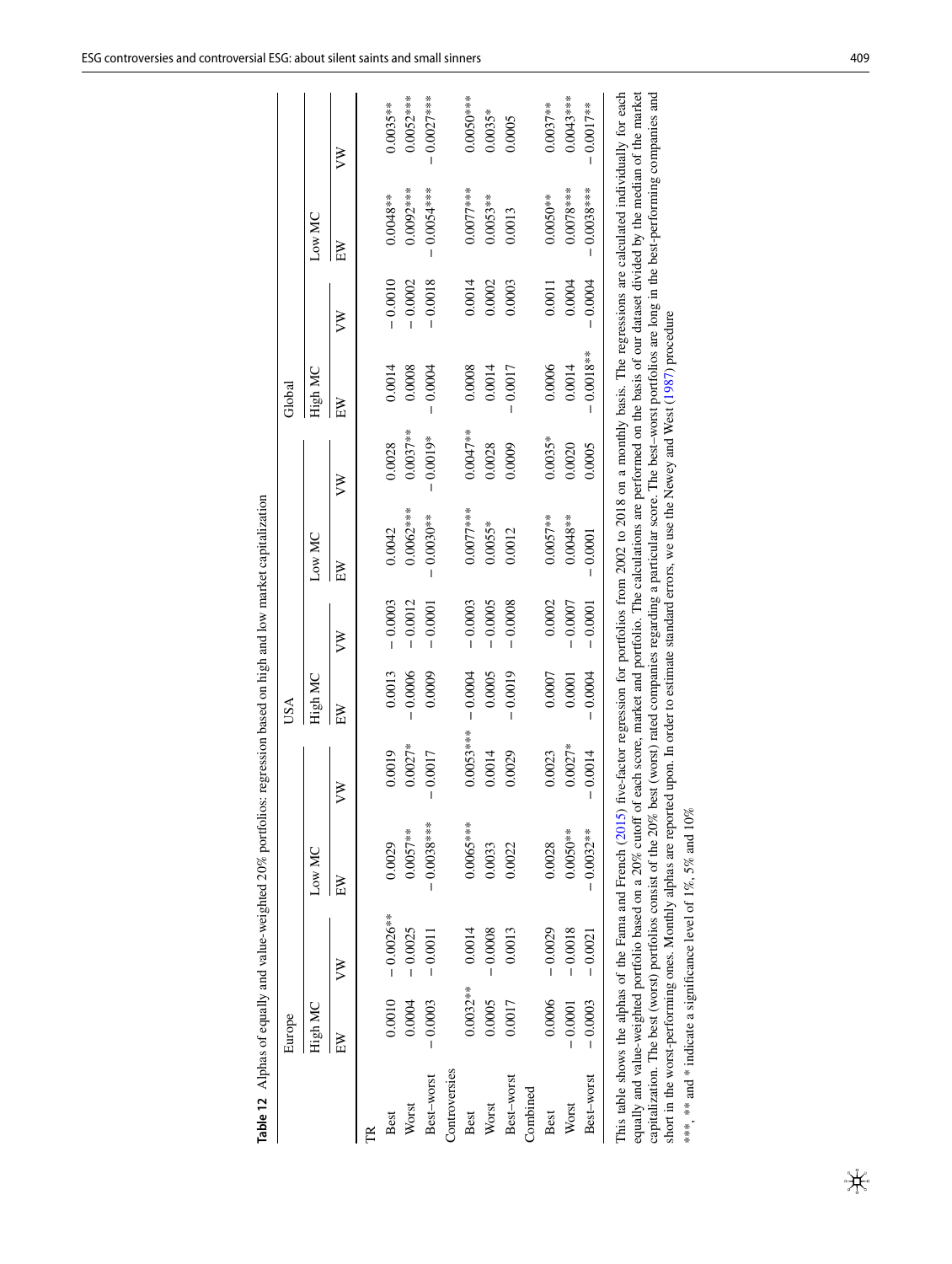those of which are comparatively short. Since we are nevertheless also able to detect a number of positive signifcant results in bearish market phases, for example, the best controversies portfolio in the US market or most portfolios in the global market, this points to the fact that the strategies are robust against various market movements.

Furthermore, we split our portfolios up into two subperiods (Table [11](#page-15-0)). The frst subperiod dates from April 2002 to March 2010 and the second from April 2010 until April 2018. The fndings show for the US and global portfolios in particular that the abnormal returns are maintained even under this sample split. Eventually, we also check the results for a winsorization of the returns at the 1% level and re-run all regressions. The results remained unchanged.

In addition, we also construct equally and value-weighted portfolios based on 20% (instead of 10%) best and worst companies with high and low market capitalization. The results of these regressions are displayed in Table [12.](#page-16-0) All previous major results remain materially unchanged for the 20% portfolios.

In order to include transaction costs, it is necessary to account for the turnover rate of the considered portfolios. For the 10% cutoff and US portfolios, we observe an average monthly turnover of 6.74% for the best TR and 8.55% for the worst TR, respectively 11.82% and 9.15% for the controversies score, as well as 8.84% and 9.69% for the combined score portfolios. This remains on an equal level for the other markets under review, so that the average monthly turnover rate stands at approximately 10%. Even for all other cutofs, the turnover rate is materially the same. Thus, in line with Frazzini et al. [\(2018](#page-18-46)), the results of these portfolio strategies lead to expected annual trading costs between 90 and 150 bps, which implies that the signifcant alphas remain positive even after transaction costs.

## <span id="page-17-1"></span>**Conclusion**

In this paper, we examine a dataset that includes over 4700 companies and the associated TR, controversies and combined scores in the Thomson Reuters Eikon universe in the investigation period from 2002 to 2018. All calculations are performed for the European, US and global markets. This paper is the frst one investigating positive screened portfolios dependent on the controversies score, which measures the amount of ESG-based controversies a company has faced. The calculations based on the Fama and French [\(2015](#page-18-12)) fve-factor model show that there is still potential for an investor to achieve a signifcant outperformance. Even though a value-weighted investing strategy does not show any signifcant over- or underperformance and therefore confrms many of the previous literature fndings (see Halbritter and Dorfeitner [2015\)](#page-18-13), we can fnd some noteworthy results.

First of all, the inclusion of the controversies score in an ESG-based portfolio selection approach enables for a simple implementation as a way to quantify and evaluate the absence of a certain event, namely an ESG-based scandal, which might help to improve the information efficiency of the market with regard to the absence of these. Furthermore, from an investor's standpoint, having a "clean coat" with regard to controversies is especially proftable for smaller companies, as the absence of these scandals may be overlooked and incorrectly incorporated in the market prices. Thus, one might say that the respective companies "fy under the radar".

In addition, equally weighted portfolio strategies based on worst TR and combined scores show signifcant outperformance, which leads to the conclusion that for the respective (small) companies there are indications in favor of the trade-off theory. Moreover, the results hold true for various robustness checks such as the variation of cutoff levels or the splitting of the period under review. Besides the two standard approaches in the context of portfolio formation, namely value- and equally weighting, we discover new potential in the rank-weighted strategy for investors, which leads to improvements in terms of both, alpha and level of signifcance, within most of the investigated portfolios. For investors who attach great importance to ESG ratings, this represents an enormous opportunity to reward better scoring placements of companies and additionally to gain higher returns.

In light of these fndings, it must, however, still be considered that there are hidden opportunities for investors that can be exploited in order to beneft from ESG-based ratings. The empirical results and arguments provided above prove that it is worth remaining vigilant concerning this issue.

**Acknowledgements** Open Access funding provided by Projekt DEAL.

**Open Access** This article is licensed under a Creative Commons Attribution 4.0 International License, which permits use, sharing, adaptation, distribution and reproduction in any medium or format, as long as you give appropriate credit to the original author(s) and the source, provide a link to the Creative Commons licence, and indicate if changes were made. The images or other third party material in this article are included in the article's Creative Commons licence, unless indicated otherwise in a credit line to the material. If material is not included in the article's Creative Commons licence and your intended use is not permitted by statutory regulation or exceeds the permitted use, you will need to obtain permission directly from the copyright holder. To view a copy of this licence, visit<http://creativecommons.org/licenses/by/4.0/>.

## **References**

<span id="page-17-0"></span>Aouadi, A., and S. Marsat. 2018. Do ESG controversies matter for frm value? Evidence from international data. *Journal of Business Ethics* 151(4): 1027–1047.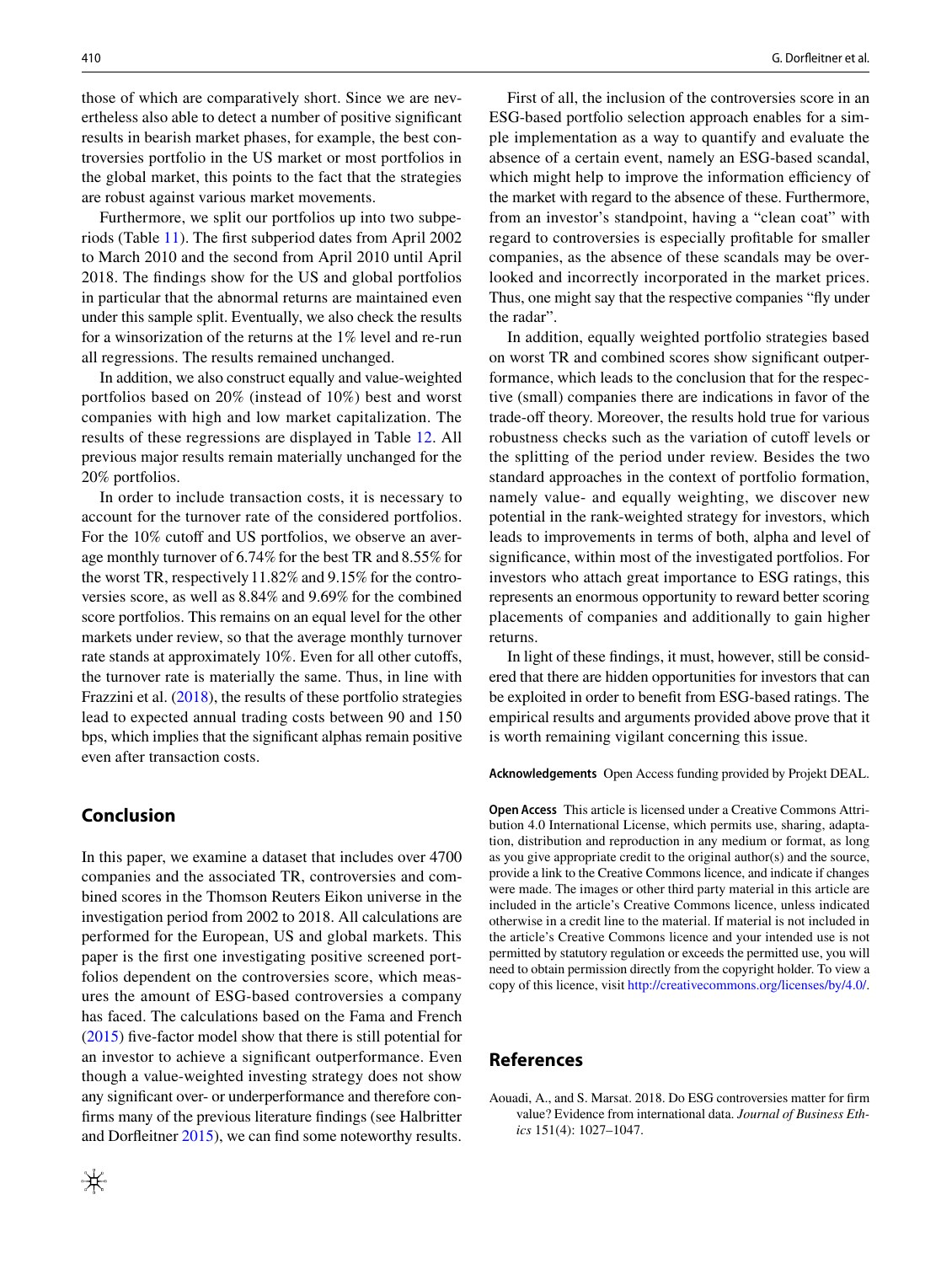- <span id="page-18-16"></span>Auer, B.R. 2016. Do socially responsible investment policies add or destroy European stock portfolio value? *Journal of Business Ethics* 135(2): 381–397.
- <span id="page-18-17"></span>Auer, B.R., and F. Schuhmacher. 2016. Do socially (ir) responsible investments pay? New evidence from international ESG data. *The Quarterly Review of Economics and Finance* 59: 51–62.
- <span id="page-18-32"></span>Aupperle, K.E., A.B. Carroll, and J.D. Hatfeld. 1985. An empirical examination of the relationship between corporate social responsibility and proftability. *Academy of Management Journal* 28(2): 446–463.
- <span id="page-18-29"></span>Barnea, A., and A. Rubin. 2010. Corporate social responsibility as a confict between shareholders. *Journal of Business Ethics* 97(1): 71–86.
- <span id="page-18-5"></span>Bauer, R., K. Koedijk, and R. Otten. 2005. International evidence on ethical mutual fund performance and investment style. *Journal of Banking & Finance* 29(7): 1751–1767.
- <span id="page-18-6"></span>Bello, Z.Y. 2005. Socially responsible investing and portfolio diversifcation. *Journal of Financial Research* 28(1): 41–57.
- <span id="page-18-28"></span>Boyle, E.J., M.M. Higgins, and G.S. Rhee. 1997. Stock market reaction to ethical initiatives of defense contractors: Theory and evidence. *Critical Perspectives on Accounting* 8(6): 541–561.
- <span id="page-18-42"></span>Breusch, T.S. 1978. Testing for autocorrelation in dynamic linear models. *Australian Economic Papers* 17(31): 334–355.
- <span id="page-18-40"></span>Breusch, T.S., and A.R. Pagan. 1979. A simple test for heteroscedasticity and random coefficient variation. *Econometrica* 47: 1287–1294.
- <span id="page-18-1"></span>Capelle-Blancard, G., and S. Monjon. 2012. Trends in the literature on socially responsible investment: Looking for the keys under the lamppost. *Business Ethics: A European Review* 21(3): 239–250.
- <span id="page-18-14"></span>Carhart, M.M. 1997. On persistence in mutual fund performance. *The Journal of Finance* 52(1): 57–82.
- <span id="page-18-3"></span>Chatterji, A.K., R. Durand, D.I. Levine, and S. Touboul. 2016. Do ratings of frms converge? Implications for managers, investors and strategy researchers. *Strategic Management Journal* 37(8): 1597–1614.
- <span id="page-18-38"></span>Cheng, B., I. Ioannou, and G. Serafeim. 2014. Corporate social responsibility and access to fnance. *Strategic Management Journal* 35(1): 1–23.
- <span id="page-18-8"></span>Cortez, M.C., F. Silva, and N. Areal. 2009. The performance of European socially responsible funds. *Journal of Business Ethics* 87(4): 573–588.
- <span id="page-18-23"></span>Crilly, D., M. Zollo, and M.T. Hansen. 2012. Faking it or muddling through? Understanding decoupling in response to stakeholder pressures. *Academy of Management Journal* 55(6): 1429–1448.
- <span id="page-18-25"></span>Derwall, J., N. Guenster, R. Bauer, and K. Koedijk. 2005. The eco-efficiency premium puzzle. *Financial Analysts Journal* 61(2): 51–63.
- <span id="page-18-2"></span>Dorfleitner, G., G. Halbritter, and M. Nguyen. 2015. Measuring the level and risk of corporate responsibility—An empirical comparison of diferent ESG rating approaches. *Journal of Asset Management* 16(7): 450–466.
- <span id="page-18-27"></span>Dorfeitner, G., S. Utz, and M. Wimmer. 2018. Patience pays of—Corporate social responsibility and long-term stock returns. *Journal of Sustainable Finance & Investment* 8(2): 132–157.
- <span id="page-18-39"></span>Durand, R., and A. Jacqueminet. 2015. Peer conformity, attention, and heterogeneous implementation of practices in MNEs. *Journal of International Business Studies* 46(8): 917–937.
- <span id="page-18-43"></span>Durbin, J., and G.S. Watson. 1971. Testing for serial correlation in least squares regression. III. *Biometrika* 58(1): 1–19.
- <span id="page-18-26"></span>Edmans, A. 2011. Does the stock market fully value intangibles? Employee satisfaction and equity prices. *Journal of Financial Economics* 101(3): 621–640.
- <span id="page-18-33"></span>Fama, E. 1965. The behavior of stock-market prices. *The Journal of Business* 38(1): 34–105.
- <span id="page-18-34"></span>Fama, E. 1970. Efficient capital markets: A review of theory and empirical work. *The Journal of Finance* 25(2): 383–417.
- <span id="page-18-12"></span>Fama, E., and K. French. 2015. A fve-factor asset pricing model. *Journal of Financial Economics* 116(1): 1–22.
- <span id="page-18-15"></span>Fama, E.F., and J.D. MacBeth. 1973. Risk, return, and equilibrium: Empirical tests. *Journal of Political Economy* 81(3): 607–636.
- <span id="page-18-46"></span>Frazzini, A., R. Israel, and T.J. Moskowitz. 2018. *Trading costs*. SSRN Working Paper 3229719.
- <span id="page-18-45"></span>Frazzini, A., and L.H. Pedersen. 2014. Betting against beta. *Journal of Financial Economics* 111(1): 1–25.
- <span id="page-18-0"></span>Friede, G., T. Busch, and A. Bassen. 2015. ESG and fnancial performance: Aggregated evidence from more than 2000 empirical studies. *Journal of Sustainable Finance & Investment* 5(4): 210–233.
- <span id="page-18-21"></span>Gentry, R.J., and W. Shen. 2010. The relationship between accounting and market measures of frm fnancial performance: How strong is it? *Journal of Managerial Issues* 22(4): 514–530.
- <span id="page-18-41"></span>Godfrey, L.G. 1978. Testing against general autoregressive and moving average error models when the regressors include lagged dependent variables. *Econometrica* 46: 1293–1301.
- <span id="page-18-35"></span>Grossman, S. 1976. On the efficiency of competitive stock markets where trades have diverse information. *The Journal of Finance* 31(2): 573–585.
- <span id="page-18-36"></span>Grossman, S., and J. Stiglitz. 1980. On the impossibility of informationally efficient markets. *The American Economic Review* 70(3): 393–408.
- <span id="page-18-22"></span>GSIA. 2018. *Global sustainable investment review*. Sydney: Global Sustainable Investment Alliance.
- <span id="page-18-13"></span>Halbritter, G., and G. Dorfleitner. 2015. The wages of social responsibility—Where are they? A critical review of ESG investing. *Review of Financial Economics* 26: 25–35.
- <span id="page-18-31"></span>Heinkel, R., A. Kraus, and J. Zechner. 2001. The effect of green investment on corporate behavior. *Journal of Financial and Quantitative Analysis* 36(4): 431–449.
- <span id="page-18-20"></span>Hillman, A.J., and G.D. Keim. 2001. Shareholder value, stakeholder management, and social issues: What's the bottom line? *Strategic Management Journal* 22(2): 125–139.
- <span id="page-18-30"></span>Hong, H., and M. Kacperczyk. 2009. The price of sin: The efects of social norms on markets. *Journal of Financial Economics* 93(1): 15–36.
- <span id="page-18-9"></span>Kempf, A., and P. Osthoff. 2007. The effect of socially responsible investing on portfolio performance. *European Financial Management* 13(5): 908–922.
- <span id="page-18-7"></span>Kreander, N., R.H. Gray, D.M. Power, and C.D. Sinclair. 2005. Evaluating the performance of ethical and non-ethical funds: A matched pair analysis. *Journal of Business Finance & Accounting* 32(7–8): 1465–1493.
- <span id="page-18-19"></span>Krüger, P. 2015. Corporate goodness and shareholder wealth. *Journal of Financial Economics* 115(2): 304–329.
- <span id="page-18-18"></span>Lundgren, T., and R. Olsson. 2009. How bad is bad news? Assessing the efects of environmental incidents on frm value. *American Journal of Finance and Accounting* 1(4): 376–392.
- <span id="page-18-10"></span>Mervelskemper, L., and D. Streit. 2017. Enhancing market valuation of ESG performance: Is integrated reporting keeping its promise? *Business Strategy and the Environment* 26(4): 536–549.
- <span id="page-18-37"></span>Mynhardt, R., I. Makarenko, and O. Plastun. 2017. Market efficiency of traditional stock market indices and social responsible indices: The role of sustainability reporting. *Investment Management and Financial Innovations* 14(2): 94–106.
- <span id="page-18-24"></span>Narayanan, M.P. 1985. Managerial incentives for short-term results. *The Journal of Finance* 40(5): 1469–1484.
- <span id="page-18-44"></span>Newey, W.K., and K.D. West. 1987. A simple, positive semi-defnite, heteroskedasticity and autocorrelation consistent covariance matrix. *Econometrica* 55(3): 703–708.
- <span id="page-18-11"></span>Ohlson, J.A. 1995. Earnings, book values, and dividends in equity valuation. *Contemporary Accounting Research* 11(2): 661–687.
- <span id="page-18-4"></span>Park, S.-B. 2018. Multinationals and sustainable development: Does internationalization develop corporate sustainability of emerging